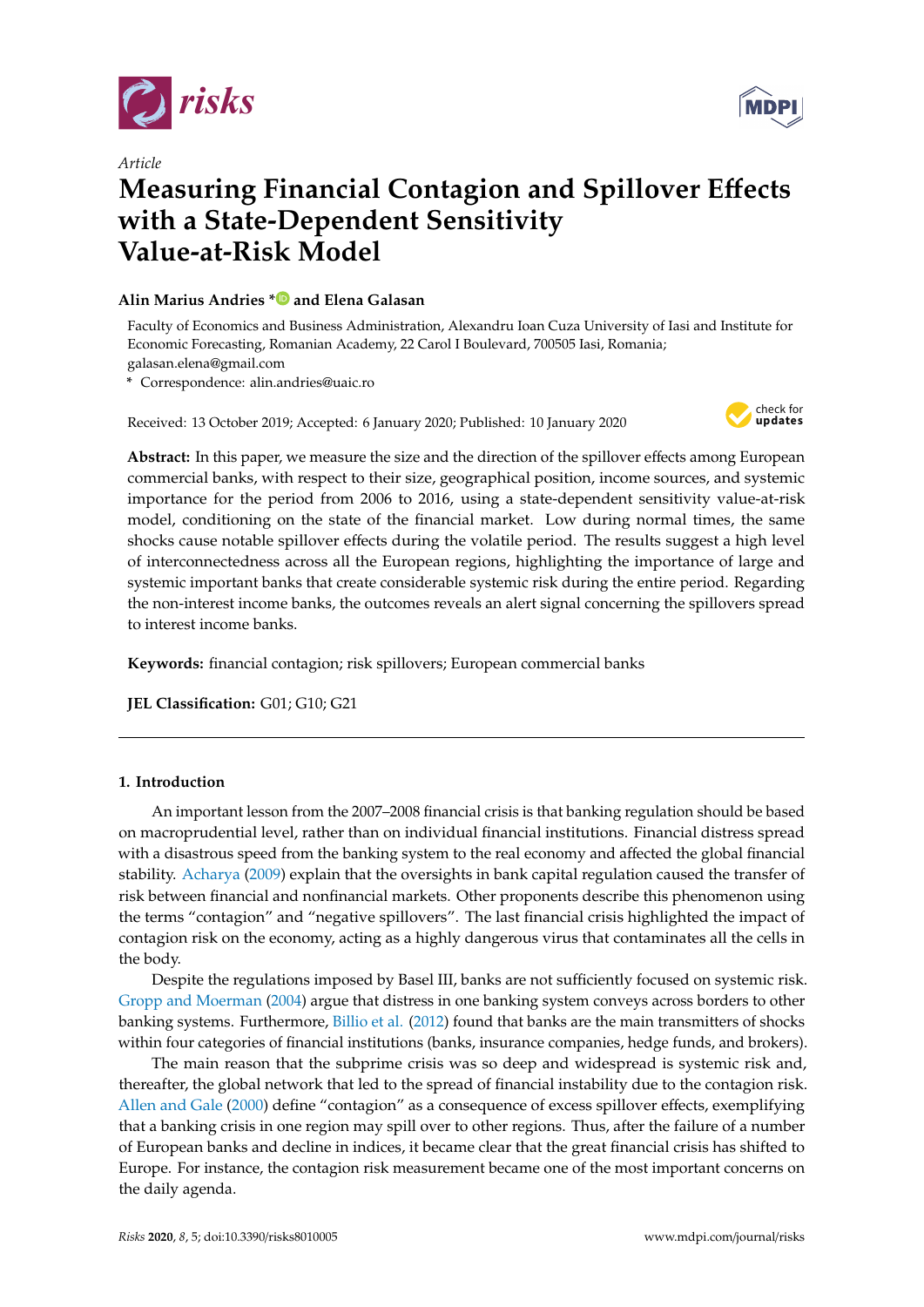Given that commercial banks are responsible for the sustainable growth of the economy, receiving funds, and providing resources to households and companies, we consider them the most important transmitters of contagion to the real economy; hence, motivating us to research how the contagion spread between the banks, based on their characteristics. We built the main pillars of our paper starting with the identification of the major drivers of contagion such as size, systemic importance, geographical positioning, and income source. The size and systemic importance have been proven as contagion catalysts. Moreover, researchers provide evidence that non-interest income banks generate more systemic risk, therefore they can be contagiously dangerous for traditional banks. Previous literature studied the relation between Western European banks and Eastern European banks and found that Eastern banks suffered troubles caused by shocks in Western banks. Thereafter, the lack of a more detailed evidence of the behavior of spillovers inside of the mentioned sub-groups gives us the incentive to go further and to study them in a more detailed manner.

In this paper, we apply the state-dependent sensitivity Value at Risk model (SDSVaR) method developed by [Adams et al.](#page-17-2) [\(2014\)](#page-17-2), in order to measure the size and the direction of spillover effects across European commercial banks. We consider a sample of 228 European commercial banks and we measure the spillover effects with respect to four criteria: Geographical positioning (North, South, West, East), size (small, medium, large), income source (interest, non-interest), and systemic importance (global systemically important banks, other systemically important banks). Focusing on the categorization stated above, we built an index for each subgroup. Thus, the intra-group spillover effects mean the shocks spread by one subgroup to another.

The remainder of the paper is organized as follows. Section [2](#page-1-0) presents an overview of the literature and the statement of hypotheses, Section [3](#page-4-0) describes the data used and the appropriateness of the model, Section [4](#page-7-0) provides the results, and finally, Section [5](#page-12-0) concludes the research.

## <span id="page-1-0"></span>**2. Literature Review and Statement of Hypotheses**

During turmoil, spillover effects are spread in a different manner and with a distinct intensity. [Sachs et al.](#page-19-0) [\(1996\)](#page-19-0) express financial contagion as an excessive increase in cross-border correlations of volatilities and stock returns. [Pritsker](#page-18-2) [\(2000\)](#page-18-2) and [Dornbusch et al.](#page-18-3) [\(2000\)](#page-18-3) define contagion as the propagation of market anomalies, with negative effects, from one market to another. Scholars affirm that a significant increase in the correlation among the countries that trigger the shocks and all other countries that receive them is equivalent with the existence of contagion. [Bekaert et al.](#page-17-3) [\(2005\)](#page-17-3) explain contagion in equity markets as the co-movement of markets more closely during distress periods. [Masson](#page-18-4) [\(1998\)](#page-18-4) is more specific and describes contagion as only those disseminations of crises that cannot be recognized with identified changes in macroeconomic principles.

Literature makes a distinction between macroeconomic fundamentals and contagion. [Forbes and](#page-18-5) [Rigobon](#page-18-5) [\(2001\)](#page-18-5) state that contagion is a significant growth in cross-market connections after a shock. Usually, this definition is mentioned as shift-contagion, but researchers specify that this definition of contagion excludes a permanent high degree of co-movement in a turmoil period. Thus, meaning that markets are just interdependent. Interdependence is a high degree of market co-movement in a period of stability without any shocks. Meanwhile, literature does not make a clear difference between contagion and spillover effects. As have many scholars, we adopt the definition proposed by [Allen and Gale](#page-17-1) [\(2000\)](#page-17-1) who interpret contagion as a consequence of excess spillovers, thus spillover effects are a compulsory condition for contagion, but not the only one. Therefore, it is mandatory to differentiate between normal and dangerous spillovers. Abnormal spillovers characterize an afflicted market and can cause financial instability, meaning a source of contagion and systemic risk. The pattern and magnitude of financial contagion depends on markets' sensitivity to macroeconomic and microeconomic risk factors. Bad bank management, in particular inappropriate governance [\(Kirkpatrick](#page-18-6) [2009\)](#page-18-6), unreasonable risk [\(Demsetz et al.](#page-18-7) [1997\)](#page-18-7), size priority rather than performance [\(Boyd and Runkle](#page-18-8) [1993\)](#page-18-8), and liquidity inadequacy [\(Bird and Rajan](#page-18-9) [2001\)](#page-18-9) are only few examples of spillover drivers.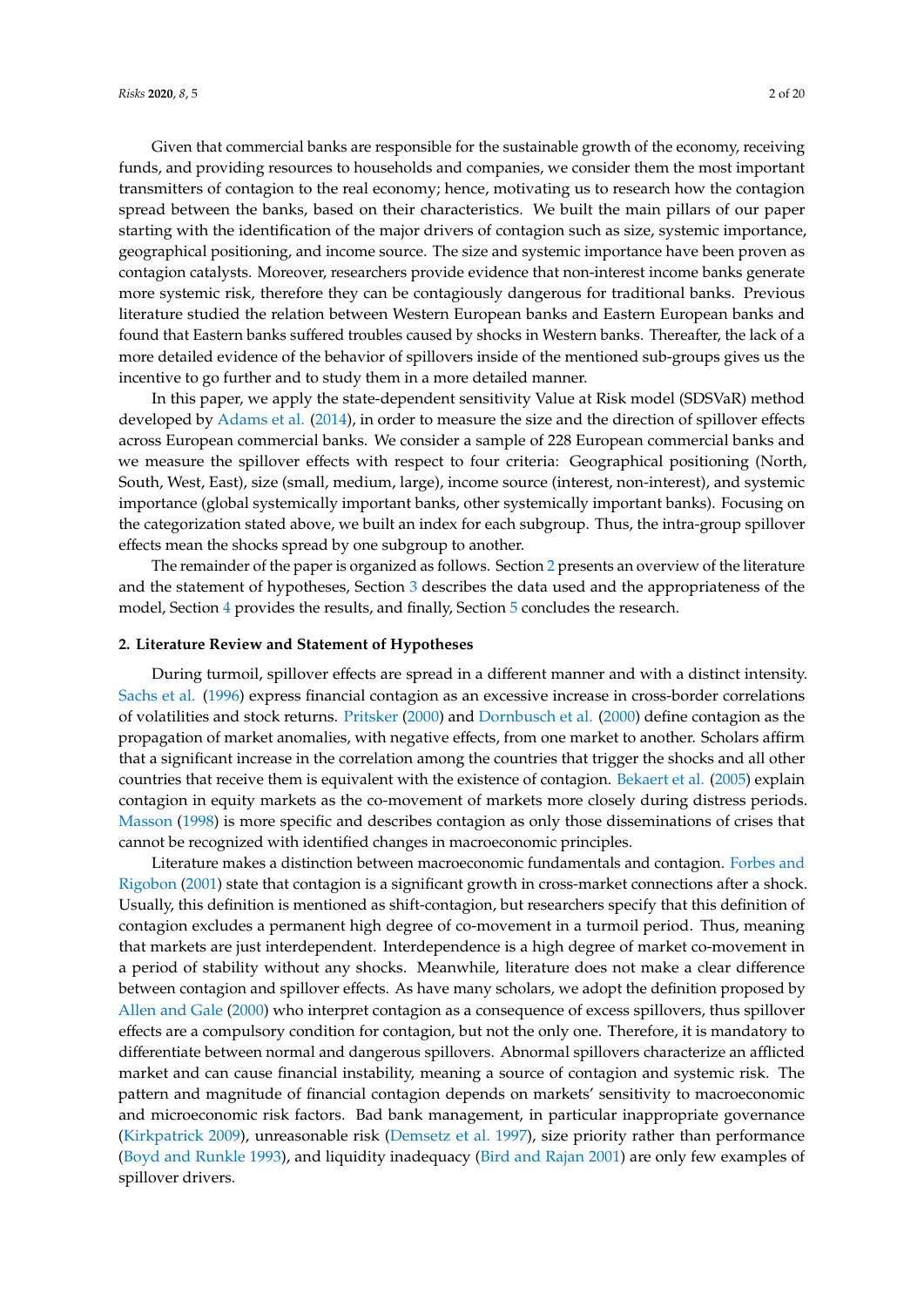Studying historical financial crises, [Allen et al.](#page-17-4) [\(2009\)](#page-17-4) found that the failure of important and interconnected financial organizations such as Lehman Brothers, makes investors more careful when assessing risk. Because of this reason, other institutions may be hit, regardless of whether they are interconnected. Therefore, the participants are fearful of entering into the cascade. [Billio et al.](#page-18-1) [\(2012\)](#page-18-1) found that banks are the main transmitters of shocks, while researching the connectedness between hedge funds, insurance companies, brokers, and banks using principal component analysis and Granger causality networks. However, this network has a static character and does not allow the comparison of shocks in time. [Diebold and Yilmaz](#page-18-10) [\(2009,](#page-18-10) [2012\)](#page-18-11) develop a General Vector Autoregression (GVAR) approach in order to quantify total and directional volatility spillovers from and to four assets classes: Stocks, bonds, foreign exchange, and commodities. Their results show that after the collapse of Lehman Brothers, the volatility spillovers from stock market to all other markets increased significantly. [Ballester et al.](#page-17-5) [\(2016\)](#page-17-5) apply their methodology for the bank CDS market and discover supporting evidence of contagion in banking markets. [De Bruyckere et al.](#page-18-12) [\(2013\)](#page-18-12) use excess correlations to measure bank/sovereign risk spillovers in the European debt crisis and they found significant empirical evidence of contagion between bank and sovereign credit risk. [Giudici and Parisi](#page-18-13) [\(2018\)](#page-18-13) propose a novel credit risk measurement model for corporate default swap (CDS) spreads that combines vector autoregressive regression with correlation networks.

Recently, a new strand of literature has emerged, making use of network graphs in order to describe the interdependence between markets/institutions. [Diebold and Yilmaz](#page-18-14) [\(2014\)](#page-18-14) propose connectedness measures based on variance decomposition and apply them to US financial institutions' stock return volatilities. [Singh](#page-19-1) [\(2017\)](#page-19-1) capture conditional variance of Indian banking sector's stock market returns employing different GARCH-based symmetric and asymmetric models. [Giudici and Abu-Hashish](#page-18-15) [\(2019\)](#page-18-15) use a new model based on a correlation network VAR process that models the interconnections between different crypto and classic asset prices. [Peltonen et al.](#page-18-16) [\(2019\)](#page-18-16) employ macro-networks to measure the interconnectedness of the banking sector and document that a more central position of the banking sector in the network significantly increases the probability of a banking crisis.

On the same subject line, [Gorton and Metrick](#page-18-17) [\(2012\)](#page-18-17) and [Caballero and Simsek](#page-18-18) [\(2013\)](#page-18-18) promote the idea that contagion is not only an issue of direct connection, but also the affiliation to a complex network.

The heterogeneous and non-linear character of European banking system has been one of the major causes of the high degree of cross-regional contagion during the last financial crisis. The main vulnerability is that ECB cannot solve the problem by taking a unique decision for all the countries. Moreover, [Gropp and Kadareja](#page-18-19) [\(2012\)](#page-18-19) argues that the introduction of euro coins and banknotes in 2002 increased the probability of contagion risk among Euro area. In this context, the collapse of the housing market in US affected Western Europe due to the concentration of foreign capital in banks. Therefore, the Eastern region had to suffer the most given the 60% of foreign direct investments came from the volatile Western European banks.

[Cocozza and Piselli](#page-18-20) [\(2011\)](#page-18-20) argue that the interconnectedness between Western and Eastern European banks strengthened with the increase in foreign banks presence in Eastern Europe, with 60% of foreign direct investments in Eastern Europe being from West. In their paper, they use the distance to default method on a sample of 33 listed European banks to analyze the contagion risk in Western and Eastern European banking sector. The results show that before the crisis, contagion was limited to the most important Western banks while the contagion between the regions was less likely. However, during the crisis, the pattern changed, and researchers found evidence of contagion from East to West but with a much lower intensity. They also assume two transmission mechanisms, direct linkages in the interbank markets and informational spillovers as an outcome of market perspective and expectation about banks.

As we believe that the high degree of interconnectedness in the European banking system led to a much complex transmission track of contagion, we want to go further and we state our first hypothesis.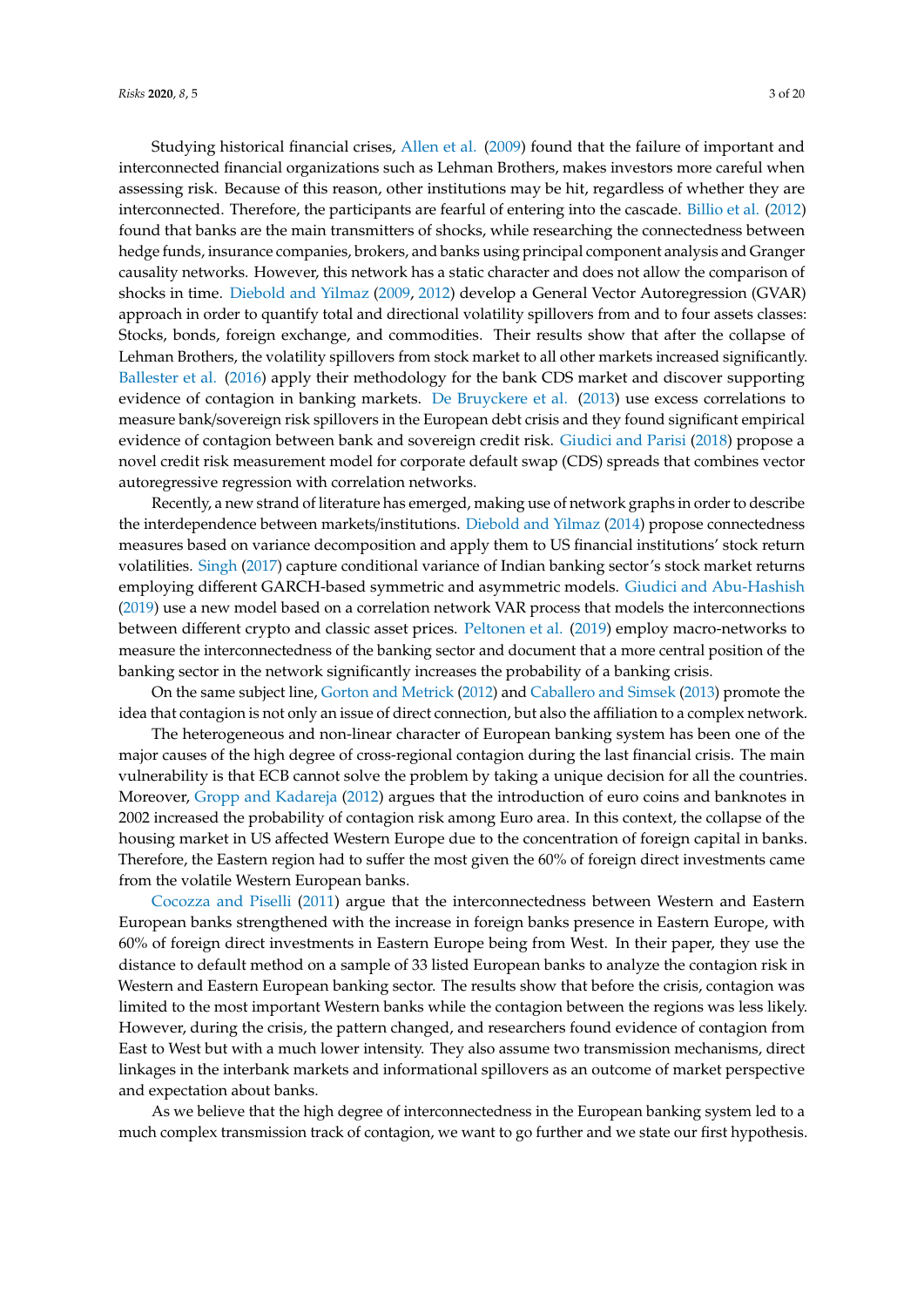**Hypothesis 1.** *Due to the interconnectedness of the interbank market, shocks from Western European Banks spill over all the European regions with a higher magnitude in distress periods.*

[Laeven et al.](#page-18-21) [\(2016\)](#page-18-21) and [Varotto and Zhao](#page-19-2) [\(2018\)](#page-19-2) agree that another important determinant of contagion risk is the bank size. [Varotto and Zhao](#page-19-2) [\(2018\)](#page-19-2) observed that typical systemic risk indicators are primarily powered by firm size, drawing a major attention to "too-big-to-fail" institutions. However, the Northern Rock example showed that smaller banks might still threaten the financial system. After 1990s, the size of large banks increased significantly as a result of their involvement in trading activities. Large banks became more complex, while keeping lower capital and practicing more market activities. This suggests that large banks may have a weaker business model. [Laeven et al.](#page-18-21) [\(2016\)](#page-18-21) say that large banks create more systemic risk than individual risk when they are involved in non-traditional activities. Moreover, a default of a large bank is more destructive to the banking system. However, their opinion with respect to the optimal bank size is inconclusive, because of the differences in regulatory treatment and difficulties in implementation.

In our paper, we use total assets and market value as measures for bank size. We expect different results between the two approaches. In the first case, the health of the bank is expressed through the amount of assets on balance sheet, while in the second case, the size of the bank is reflected in the stock price, which is a subjective perception of the market about the value of the bank, it might be undervalued or overvalued. At this point, the second and the third hypotheses are:

**Hypothesis 2.** *Large European banks are highly connected in terms of contagion and spillover e*ff*ects with small banks during the entire period, while small banks create significant spillovers only in volatile periods.*

**Hypothesis 3.** *European banks with high market values transmit stronger spillovers to banks with medium and low market values in normal and tranquil times comparing to crises times.*

The next point of interest is whether the type of bank activities (traditional or non-traditional) contribute to contagion risk. The core bank activities, namely, deposit taking and lending, are essential for the capital supply in the economy. However, before the crisis, banks tended to earn an important share of their revenues from non-interest income. Non-interest income consists of income from investment banking and advisory fees, venture capital, gains on non-hedging derivatives, fiduciary income, trading and securitization, and brokerage commissions. These operations are distinct from the main business of taking deposits and lending. Therefore, it is obvious that in pursuit of new sources of income, banks started to compete with other financial institutions such as insurance companies, mutual funds, hedge funds, and investment banks. From 1989 to 2007, the average non-interest income to interest income ratio increased around three times, from 0.18 to 0.59.

[Brunnermeier et al.](#page-18-22) [\(2019\)](#page-18-22) analyze the contribution of non-interest income to systemic bank risk applying the ∆CoVaR measure and the systemic expected shortfall (SES) measure. The results show that banks with a higher non-interest-income-to-interest-income ratio are subject to higher systemic risk. A one-standard-deviation shock to a bank's non-interest-income-to-interest-income ratio increases its systemic risk contribution by 11.6% in ∆CoVaR and 5.4% in SES. These findings lead us to the fourth hypothesis.

**Hypothesis 4.** *European Banks with a higher non-interest income to interest income ratio spread notably higher spillovers than banks with a lower ratio, especially in volatile times.*

The default of Lehman Brothers emphasized the crucial impact on financial stability of the crash of an important financial institution. The Financial Stability Board [\(Financial Stability Board](#page-18-23) [2011\)](#page-18-23) defines systemically important financial institutions as "financial institutions whose distress or disorderly failure, because of their size, complexity and systemic interconnectedness, would cause significant disruption to the wider financial system and economic activity". In 2011, FSB acted by emitting a set of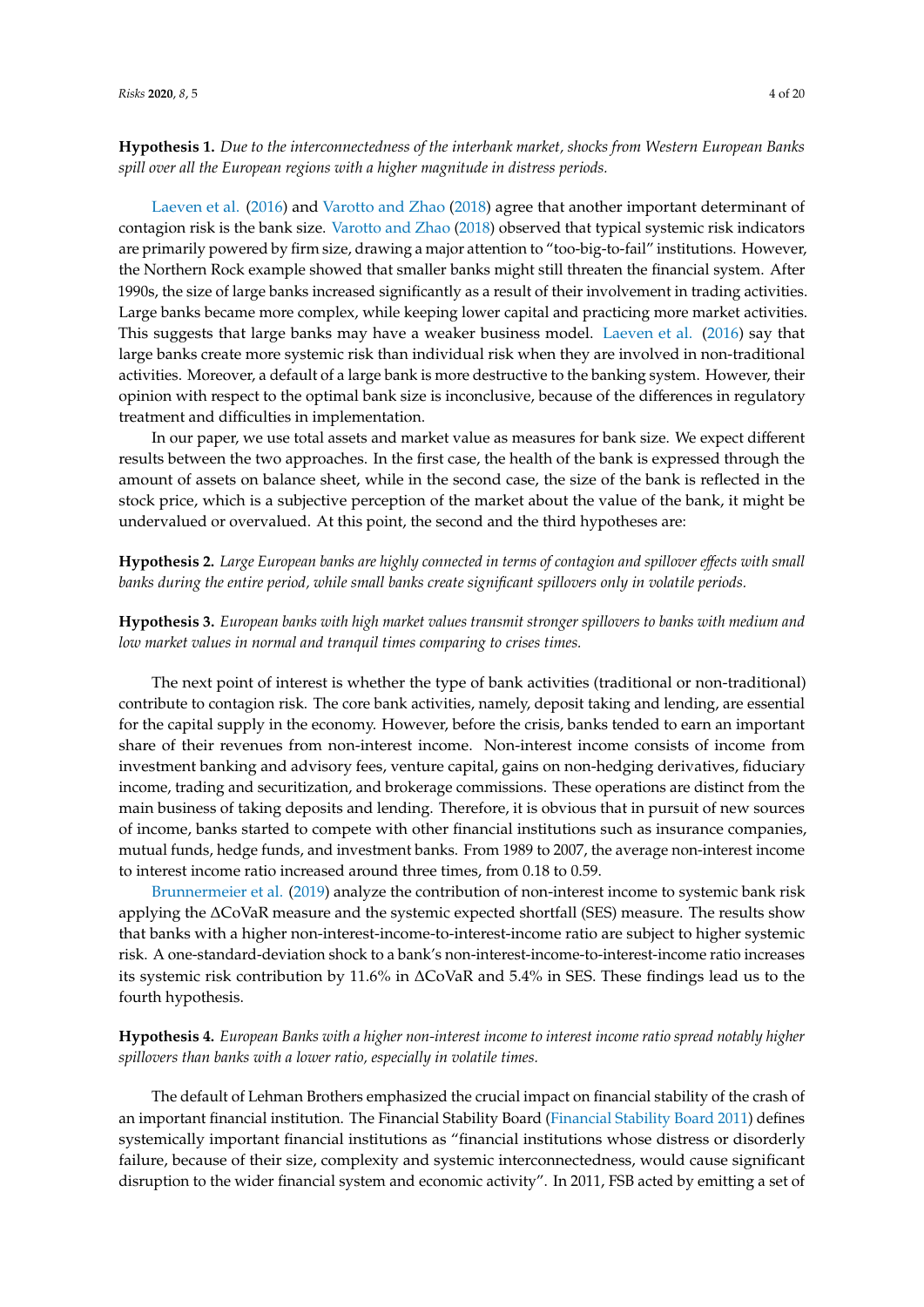policy in order to approach systemic and moral hazard risks related to global systemically important banks (G-SIBs). G-SIBs were determined by a methodology proposed by Basel Committee. Given the fact that 13 out of 30 G-SIBs are located in Europe (PNB Paribas, Unicredit, Societe Generale, Deutsche Bank, and others), their role during the crisis has been more than significant. [Mink and](#page-18-24) [Haan](#page-18-24) [\(2014\)](#page-18-24) address this issue in order to analyze the extent in which banks' market values were influenced by changes in default risks of G-SIBs. Their results suggest that G-SIBs market values respond vaguely to the increases in the default risk of individual banks, while it is highly explained by changes in G-SIBs default risk. Therefore, we analyze the extent in which a shock in other systemically important institutions (O-SIBs) leads to further shocks in volatilities of G-SIBs and vice-versa and state the fifth hypothesis.

**Hypothesis 5.** *A shock in O-SIBs leads to lower but still important further shocks in G-SIBs than vice-versa, with a notable magnitude in volatile times.*

## <span id="page-4-0"></span>**3. Data and Methodology**

## *3.1. Data*

The last financial crisis hit the large European banks in the early stage; afterward, the phenomenon of financial contagion spread to medium- and small-sized banks from all four regions (West, East, North, and South). In order to study the financial contagion track across European banks in depth, we selected a sample that consisted of daily stock prices for 228 European commercial banks for the period 31 December 2004–30 December 2016. The data are collected from Datastream, Thomson Reuters, and Orbis Bankscope.

Consequently, we investigated how the spillovers propagated in compliance with the bank size, geographical position, income source, and systemic importance. With this purpose, we grouped the bank performance into indices based on this criterion: Position (West, East, North, South), size (large, medium, and small and poorly capitalized, well capitalized, and highly capitalized), income source (interest or non-interest), and systemic importance (global systemically important banks or other systemically important banks). The list of the banks included in indices is presented in Appendix [A.](#page-13-0) We compared daily return distributions and time series of the own indices with Stoxx Europe 600, in order to check if they were truly representative. As a result, indices followed the pattern of the Stoxx Europe 600, with some differences in the *Eastern European Index.* This fact could bias the results, but the error is likely to be small.

We split the banks into indices in order to test the five hypotheses. The number of banks considered when addressing each of them is different. Data that we used as filter in order to divide the banks into indices (total assets, market capitalization, non-income to income ratio) were not available for all the banks; for this reason, the sample size for each criterion varied.

Western European Banks Index contains 58 banks, Eastern European Banks Index—52, Northern European Banks Index—63, and Southern European Banks Index—55.

According to the size, the banks are grouped based on value of total assets, which is the most prominent size indicator by central bankers and financial supervisors. In our case, banks with the value of total assets lower than 10 million are considered as small, in the interval from 10 million to 1 billion are medium, and those that exceed this threshold are considered large banks. In consequence, *Small European Banks Index* includes 96 institutions, *Medium European Banks Index*—116 institutions, and *Large European Banks Index*—11 institutions.

We used market capitalization as another way to group the banks with respect to their size. The banks with a market value below the median were considered poorly capitalized, those with the market value between the median and the quantile 0.75 were considered to be well capitalized, and the banks that were positioned above were highly capitalized. Taking into account that through this method, different banks are included, the results are distinct. Therefore, in the category of *poorly capitalized*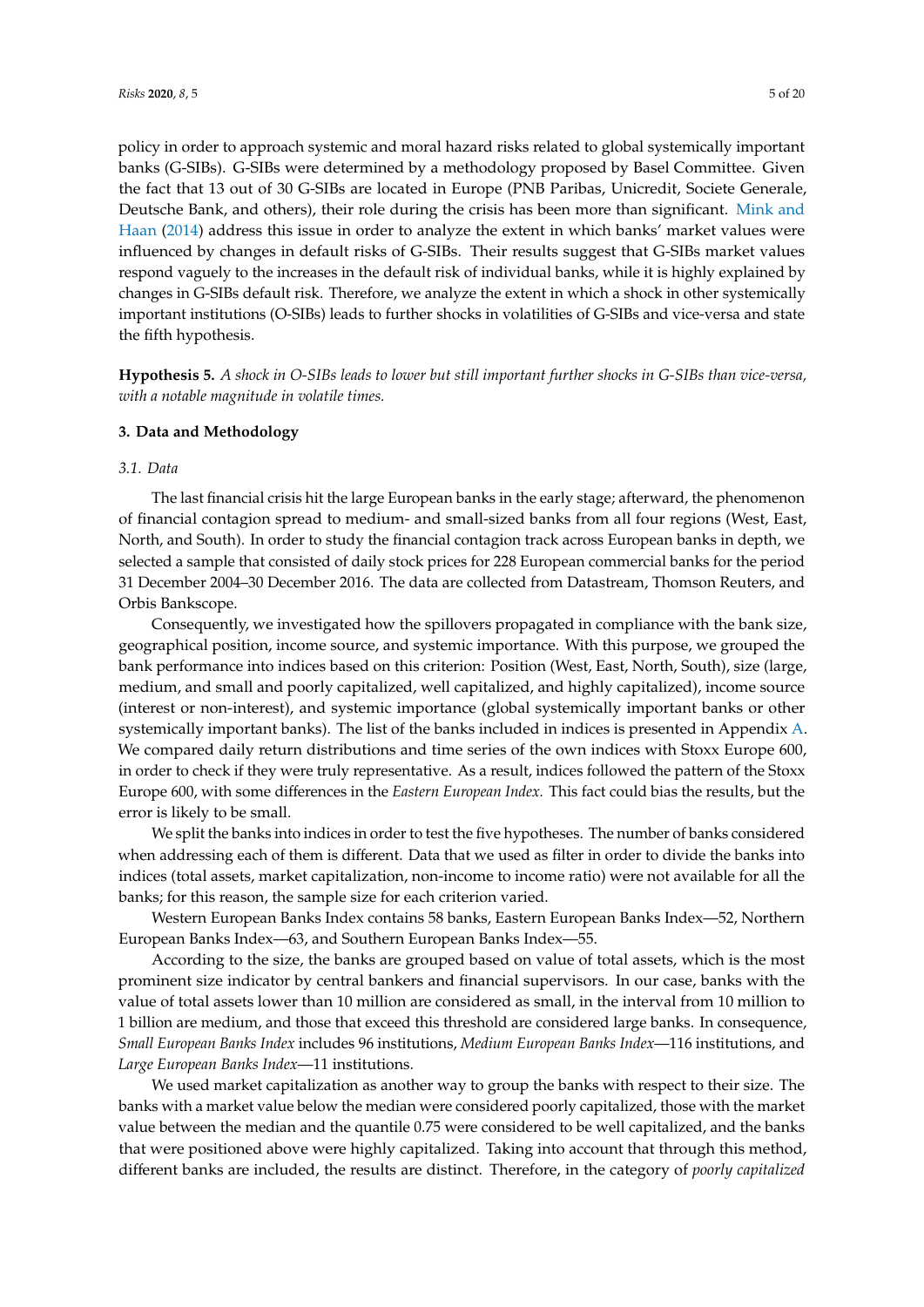*banks* are included *80 institutions*, *well capitalized banks—82 institutions,* and *highly capitalized banks—66 institutions.*

In order to classify the European commercial banks according to their income source, we computed non-interest-income-to-interest-income ratio. Banks with the percentage of non-interest income higher than 30% were considered as non-traditional. Empirical evidence shows that non-traditional banks generate more systemic risk than traditional ones. Consequently, we will point out the magnitude of spillover effects spread by non-interest focused banks comparing to interest focused banks. The class of *traditional banks* contains *86 institutions* and the class of *non-traditional banks—31 institutions*.

When we refer to banks' systemic importance, there are two categories: Global systemically important banks (G-SIBs) and other systemically important banks (O-SIBs). At the level of European Union, domestic systemically important banks (D-SIBs) are considered as O-SIBs. In our sample, there were present *12 G-SIBs and 33 O-SIBs* wherewith we determine the mutual impact during tranquil, normal, and volatile states of financial markets

The indices were market-capitalization weighted. The computation method was according to the Laspeyres formula, which assess price changes against a constant base quantity weight. Each index has a unique index divisor, which is adjusted to maintain the continuity of the index's values across changes due to corporate actions.

$$
Index_t = \frac{\sum_{t=1}^{n} (p_t * s_{it} * ff_{it} * cf_{it} * x_{it})}{D_t} = \frac{M_t}{D_t}
$$

where:

 $t =$  time the index is computed;

 $n =$  number of companies in the index;

 $p_{it}$  = price of company (i) at time (t);

 $s_{it}$  = number of shares of company (i) at time (t);

 $f_{it}$  = free float factor of company (i) at time (t);

 $cf_{it}$  = weighting cap factor of company (i) at time (t);

 $x<sub>it</sub>$  = exchange rate from local currency into index currency for company (i) at time (t);

 $M_t$  = free float market capitalization of the index at time (t);

 $D_t$  = Divisor of the index at time (t), where the index devisors are calculated as follows:

$$
D_{t+1} = D_t^* \frac{\sum_{i=1}^n (\rho_{it} * s_{it} * \sigma_{it} * x_{it}) \pm \Delta MC_{t+1}}{\sum_{i=1}^n (\rho_{it} * s_{it} * \sigma_{it} * x_{it})}
$$

where:

 $D_{t+1}$  = Divisor at time (t+1);

 $D_t$  = Divisor at time (t);

 $n =$  number of companies in the index;

 $p_{it}$  = price of company (i) at time (t);

 $s_{it}$  = number of shares of company (i) at time (t);

 $f_{it}$  = free float factor of company (i) at time (t);

 $cf_{it}$  = weighting cap factor of company (i) at time (t);

 $x_{it}$  = exchange rate from local currency into index currency for company (i) at time (t);

∆*MCt*+**<sup>1</sup>** = The difference between the closing market capitalization of the index and the adjusted closing market capitalization of the index.

## *3.2. Methodology*

The next step was to include the obtained indices in the main model: A state-dependent sensitivity VaR model (SDSVaR). This approach was developed by [Adams et al.](#page-17-2) [\(2014\)](#page-17-2) and has been used to measure the spillover coefficients among financial institutions. This paper brought important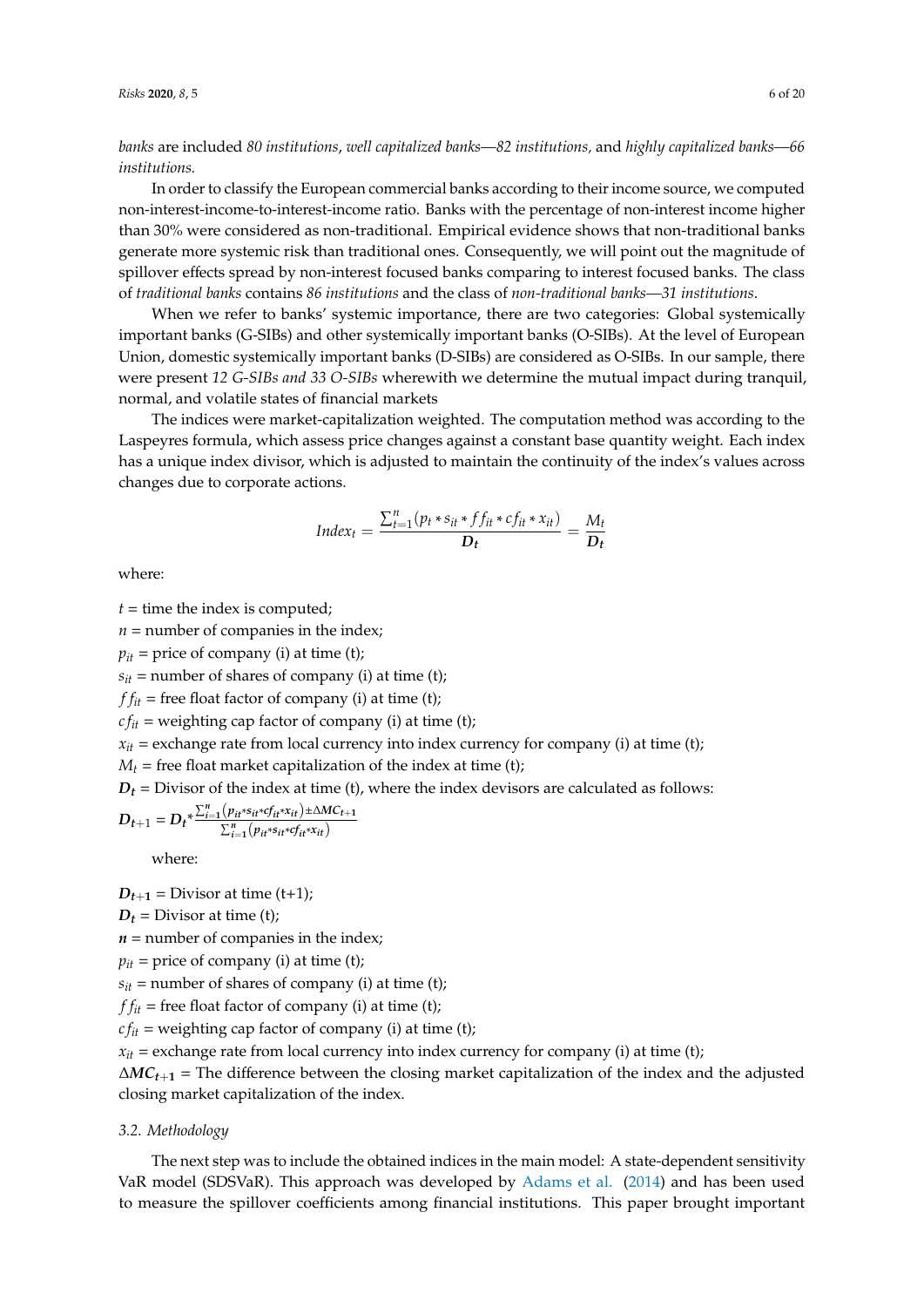contributions to the literature. Their two-stage quantile regression enables to identify spillover effects, opposed to common shocks that affect the entire financial system; permits to follow the direction of the spillover and its magnitude from tranquil to turmoil state of the economy; emphasizes the role of hedge funds as amplifier of systemic risk; and allows to quantify intra-month spillover effects between different sets of financial institutions.

The methodology involves estimating value-at-risk measures for indices that, in turn, are employed as inputs in a quantile regression.

First, we estimated the VaR measures for each index.

$$
\bar{V}a\bar{R}_m=\hat{\mu}_{m,t}+z\hat{\sigma}_{m,t}
$$

where  $\hat{\mu}_{m,t}$  represents the mean estimated in a rolling window of 500 days of index *m* at time *t*, *Z* is the z-score value for the 99% confidence interval, and  $\hat{\sigma}_{m,t}$  is the conditional standard deviation extracted from GARCH model. This practice fits better the sensitivity of VaR to changes in the returns. Given the rolling window that we used in estimating the mean, we lose 499 observations, thus  $\hat{\sigma}_{m,t}$  is computed for the period May 2006–December 2016.

Thereafter, the individual value-at-risk measures serve as inputs in the quantile regressions. Thus,  $VaR_m$  becomes the dependent variable  $VaR_{Y, t, \theta}$  and it is modeled by the VaR values of the other indices, by its own lag and by the VaR values of the control variables. The parameters are estimated using two-stage quantile regression, where  $\theta$  represents the states of financial markets: Tranquil, normal, and volatile. Thus, we run the same regression three times, once for each state of the economy in order to capture the change in spillovers as the state of the economy changes.

Based on the selected criteria, we run the following regressions:

- 1. Geographical position
	- i.  $\widehat{VaR}_{North, t, \theta} = \alpha_{1, \theta} + \beta_{1, \theta} \widehat{VaR}_{South, t} + \beta_{2, \theta} \widehat{VaR}_{Fast, t} + \beta_{3, \theta} \widehat{VaR}_{West, t} + \gamma_{1, \theta} \widehat{VaR}_{North, t-1} +$ *uNorth*,*<sup>t</sup>*
	- ii.  $\widehat{VaR}_{South, t, \theta} = \alpha_{2, \theta} + \beta_{4, \theta} \widehat{VaR}_{North, t} + \beta_{5, \theta} \widehat{VaR}_{East, t} + \beta_{6, \theta} \widehat{VaR}_{West, t} + \gamma_{2, \theta} \widehat{VaR}_{South, t-1} +$ *uSouth*,*<sup>t</sup>*
	- iii.  $\widehat{VaR}_{West, t, \theta} = \alpha_{3, \theta} + \beta_{7, \theta} \widehat{VaR}_{South, t} + \beta_{8, \theta} \widehat{VaR}_{East, t} + \beta_{9, \theta} North + \gamma_{3, \theta} \widehat{VaR}_{West, t-1} + u_{West, t}$
	- $\widehat{VaR}_{East, t, \theta} = \alpha_{4, \theta} + \beta_{10, \theta} \widehat{VaR}_{South, t} + \beta_{11, \theta} \widehat{VaR}_{North, t} + \beta_{12, \theta} \widehat{VaR}_{West, t} + \gamma_{4, \theta} \widehat{VaR}_{East, t-1} + \gamma_{4, \theta} \widehat{VaR}_{Text, t-1} + \gamma_{4, \theta} \widehat{VaR}_{Text, t-1} + \gamma_{4, \theta} \widehat{VaR}_{Text, t-1} + \gamma_{4, \theta} \widehat{VaR}_{Text, t-1} + \gamma_{4, \theta} \widehat{VaR}_{Text, t-1} + \$ *uEast*,*<sup>t</sup>*
- 2. Size (defined by total assets volume)

v. 
$$
\widehat{VaR}_{Large, t, \theta} = \alpha_{5,\theta} + \beta_{13,\theta} \widehat{VaR}_{Small, t} + \beta_{14,\theta} \widehat{VaR}_{Median, t} + \gamma_{5,\theta} \widehat{VaR}_{Large, t-1} + u_{Large}
$$

vi. 
$$
\widehat{VaR}_{Median, t, \theta} = \alpha_{6,\theta} + \beta_{15,\theta} \widehat{VaR}_{Small,t} + \beta_{16,\theta} \widehat{VaR}_{Large,t} + \gamma_{6,\theta} \widehat{VaR}_{Median,t-1} + u_{Median,t}
$$

- vii.  $\bar{VaR}_{Small, t, \theta} = \alpha_{7,\theta} + \beta_{17,\theta} \bar{VaR}_{Large, t} + \beta_{18,\theta} \bar{VaR}_{Medium, t} + \gamma_{7,\theta} \bar{VaR}_{Small, t-1} + \nu_{Small, t}$
- 3. Size (defined by market capitalization)
	- viii.  $\widehat{VaR}_{HighCap, t, \theta} = \alpha_{8,\theta} + \beta_{19,\theta} \widehat{VaR}_{WellCap, t} + \beta_{20,\theta} \widehat{VaR}_{PoorCap, t} + \gamma_{8,\theta} \widehat{VaR}_{HighCap, t-1} +$ *uHighCap*,*<sup>t</sup>*
	- $\widehat{V}_{ak} = \widehat{V}_{ak} \widehat{V}_{ak} + \widehat{\beta}_{21,\theta} \widehat{V}_{ak} + \widehat{\beta}_{22,\theta} \widehat{V}_{ak} \widehat{P}_{boxCap,t} + \gamma_{9,\theta} \widehat{V}_{ak} \widehat{V}_{del} + \gamma_{1,\theta} \widehat{V}_{ak} \widehat{V}_{ak}$ *uWellCap*,*<sup>t</sup>*
	- $x.$  *VaR*  $p_{oorCap, t, \theta} = \alpha_{10, \theta} + \beta_{23, \theta} \widehat{VaR}_{WellCap, t} + \beta_{24, \theta} \widehat{VaR}_{HighCap, t} + \gamma_{10, \theta} \widehat{VaR}_{PoorCap, t-1} +$ *uPoorCap*,*<sup>t</sup>*
- 4. Income source

xi. 
$$
VaR_{Inflnc, t, \theta} = \alpha_{11, \theta} + \beta_{25, \theta} VaR_{NInflnc, t} + \gamma_{11, \theta} VaR_{Inflnc, t-1} + u_{Inflnc, t}
$$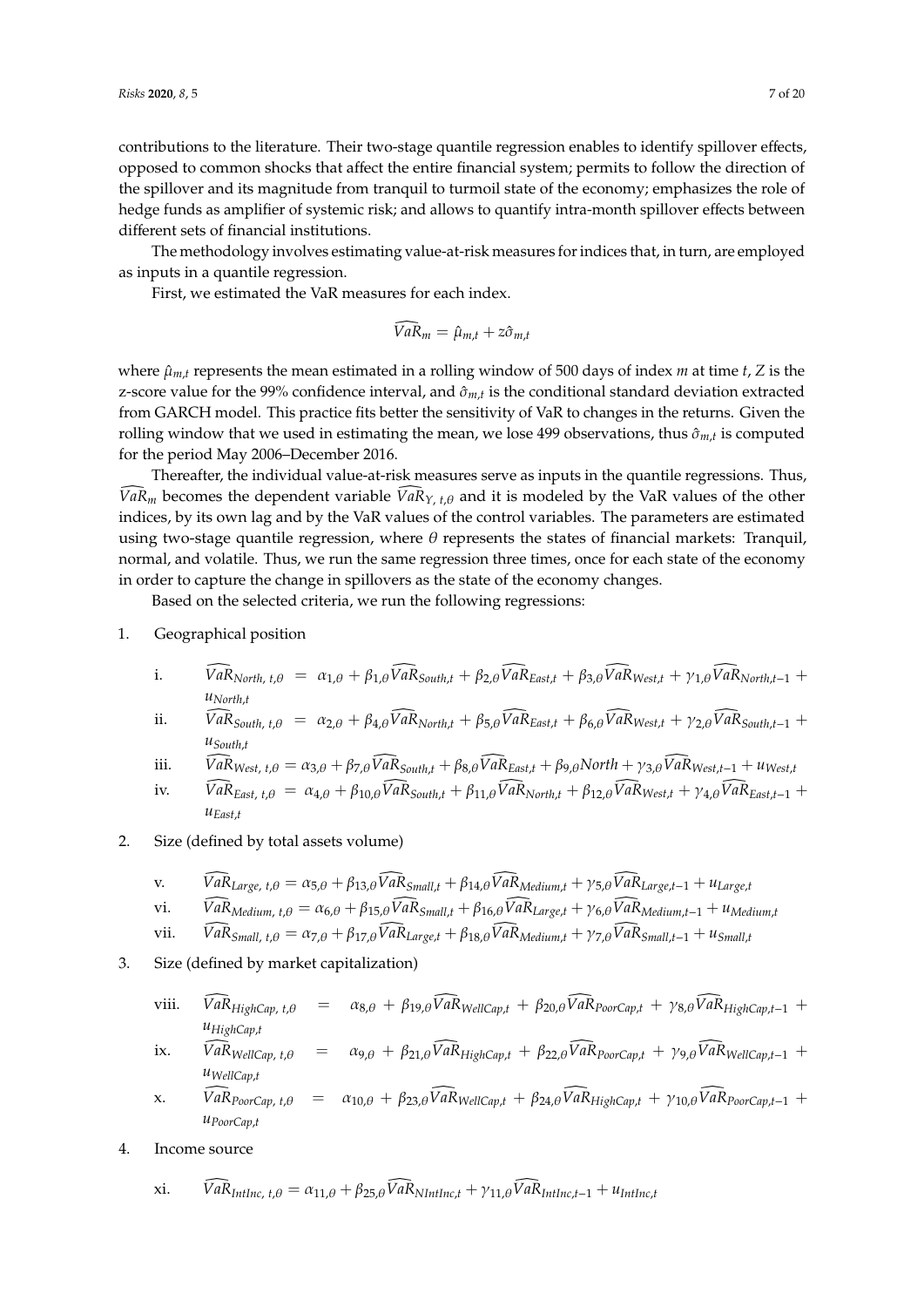xii. 
$$
\bar{V}a\bar{R}_{NIntInc, t, \theta} = \alpha_{12,\theta} + \beta_{26,\theta}\bar{V}a\bar{R}_{IntInc,t} + \gamma_{12,\theta}\bar{V}a\bar{R}_{NIntInc,t-1} + u_{NIntInc,t}
$$

## 5. Systemic importance

xiii. 
$$
\overline{VaR}_{G-SIB, t, \theta} = \alpha_{13, \theta} + \beta_{27, \theta} \overline{VaR}_{O-SIB, t} + \gamma_{13, \theta} \overline{VaR}_{G-SIB, t-1} + u_{G-SIB, t}
$$
  
xiv. 
$$
\overline{VaR}_{O-SIB, t, \theta} = \alpha_{14, \theta} + \beta_{28, \theta} \overline{VaR}_{G-SIB, t} + \gamma_{14, \theta} \overline{VaR}_{O-SIB, t-1} + u_{O-SIB, t}
$$

In fact, we obtain as many equations as variables, meaning that the computed VaR for each index will become a dependent variable and the others will be independent.

The goal of the research is to estimate the spillover coefficients:  $\beta'_{North,\theta} = (\hat{\beta}_{1,\theta}, \hat{\beta}_{2,\theta}, \hat{\beta}_{3,\theta})$ ;  $β'_{South,θ} = (β_{4,θ}, β_{5,θ}, β_{6,θ}); β'_{West,θ} = (β_{7,θ}, β_{8,θ}, β_{9,θ}); β'_{East,θ} = (β_{10,θ}, β_{11,θ}, β_{12,θ}); β'_{j,θ} = (β_{4,θ}, β_{5,θ});$  ${\beta'}_{k,\theta} = (\hat{\beta}_{7,\theta}, \hat{\beta}_{8,\theta})$  and so forth, obtaining 14 sets of spillovers, and to analyze the extent in which shocks in one subgroup of banks affect the health of another one depending on the listed criteria. Thereafter, we perform the Granger causality test in order to examine the trajectory of spillovers.

#### <span id="page-7-0"></span>**4. Results**

In this section, we present the results for the estimated equations stated above. The point of interest is represented by the spillover coefficients. The database consists of daily data from 31 December 2004 to 30 December 2016 in order to cover tranquil, normal, and volatile market periods. First, the market conditions are described as 75% quantile for tranquil state, 50% quantile for normal state, and 12.5% quantile for volatile state. [Adams et al.](#page-17-2) [\(2014\)](#page-17-2) explain that during tranquil market times risk spillovers are approximately zero so that the choice of a specific upper quantile has no significant impact on the outcomes. Likewise, 50% quantile is appropriate for normal market times. Given that their empirical results were more sensitive to lower quantiles because of outliers, they decided on the 12.5% quantile, which measures in the best way the tails of the VaR distribution where the largest spillovers occur. In the regressions, we included three lags of the dependent variable (bank index that is receiving spillovers) to verify for contemporaneous effect; we found the first two lags to be significant for 1% confidence interval and the third to be significant only for a few of them.

In the intention to identify the direction of spillovers, we performed a Granger causality test for the entire period sample. The Granger causality test is a statistical hypothesis test for determining whether one time series is useful in forecasting another. We use the Granger Test for causality technique, in order to follow the direction of causality between the spillovers spread from one category of banks to another.

#### *4.1. Geographical Positioning*

First, we discuss the results based on the geographical position criterion. It is interesting to follow the spread of spillover effects across the European regions, taking into account that previous literature studied the relation between Western and Eastern regions only. Our results are more comprehensive and show a detailed picture. The outcomes highlight that the Western part has the most important impact on the financial health of the market. During the turmoil period, it receives and transmits significant and the most severe shocks to all the regions, while during normal and tranquil times, it gets shocks only from the South and spread to South and East, but with a lower magnitude. Southern Europe is the most active contagion broadcaster, and it spreads significant spillovers to all the regions in all the states of the economy (except East in distress period). Results highlight a high interdependence between South and West during crises; for the 12.5% quantile, South receives the harshest spillovers—0.47 ppt for an increase of 1 ppt in Western Banks' volatility—while a 1 ppt increase in Southern banks' volatility leads to an increase of 0.31 ppt in the Western banks' volatility. Moreover, results show that the spillover coefficients are decreasing as the financial health of the market is increasing. A 1 ppt increase in the Southern European Index volatility leads to 0.31 ppt increase in Western European Banks Index during turmoil period, to 0.17 ppt in normal times, and to 0.13 ppt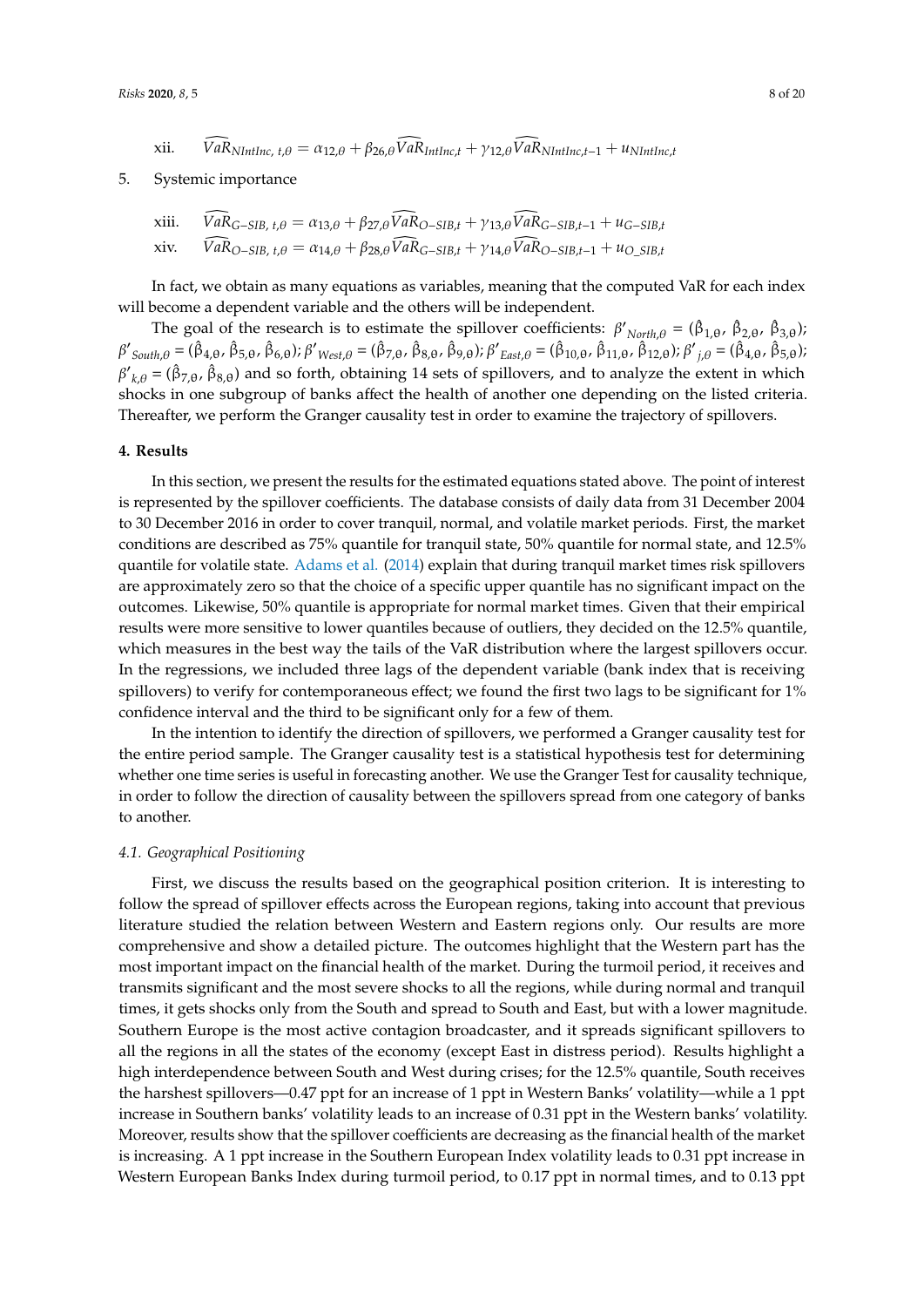in tranquil times. Eastern Europe receives severe shocks from North and West during volatile times and responds with weak spillovers to West. According to the outcomes, North seems to be the most stable region from Europe in terms of contagion. It spreads significant but very low shocks during normal and tranquil times (0.08 ppt to East and 0.02 ppt to South), with a higher impact on East during distress (0.18 ppt); and receives moderate spillovers from South (0.12 ppt) and West (0.13 ppt) during the volatile period.

Using tertiles instead of quantiles as a way to define the states of the financial markets enforces the relationship between the Western and Southern banks and highlight the role of the Southern banks in generating shocks during the volatile periods, while the Western banks have a more profound effect during tranquil times, with all the coefficients being significant for 1% confidence level. The evidence is consistent with Hypothesis 1, which says that spillovers from Western European Banks affect all other regions with a higher magnitude in distress periods. The results are summarized in Table [1.](#page-8-0)

| From $\dots$<br>to $\dots$ | East         | North        | South        | West          |
|----------------------------|--------------|--------------|--------------|---------------|
| Volatile period (0.125)    |              |              |              |               |
| East                       |              | $0.1894$ *** | 0.0969       | ***<br>0.1691 |
| North                      | 0.0150       |              | $0.1240$ *** | $0.1387$ ***  |
| South                      | 0.0247       | 0.0486       |              | $0.4748$ ***  |
| West                       | $0.0178$ *** | $0.0797$ *** | $0.3114$ *** |               |
| Normal period (0.5)        |              |              |              |               |
| East                       |              | $0.0877**$   | $0.1202$ *** | $0.0529**$    |
| North                      | 0.0068       |              | $0.0367**$   | 0.0269        |
| South                      | $0.0128**$   | $0.0222*$    |              | $0.1699$ ***  |
| West                       | 0.0009       | 0.0074       | $0.1670$ *** |               |
| Tranquil period (0.75)     |              |              |              |               |
| East                       |              | $0.0868**$   | $0.1772$ *** | 0.0104        |
| North                      | $0.0077**$   |              | $0.0335**$   | 0.0027        |
| South                      | $0.0076**$   | $0.0172*$    |              | $0.1213$ ***  |
| West                       | 0.0008       | 0.0029       | $0.1328$ *** |               |

<span id="page-8-0"></span>**Table 1.** Spillover coefficients of the state-dependent sensitivity VaR model (SDSVaR) model, based on geographical position.

\*\*\* Significance for 1%; \*\* Significance for 5%; \* Significance for 10%.

Granger causality test shows that banking systems from all the regions Granger cause each other except the Northern side that is not caused by Southern and Eastern side for a 95% confidence level. The results are summarized in Table [2.](#page-8-1)

**Table 2.** Granger causality test for the geographical position criterion.

<span id="page-8-1"></span>

| Hypothesis                                                         | Coefficient | Probability  |
|--------------------------------------------------------------------|-------------|--------------|
| Spillovers from WEST does not Granger Cause Spillovers from EAST   | 5.45868     | $0.0000$ *** |
| Spillovers from EAST does not Granger Cause Spillovers from WEST   | 3.05564     | $0.0056$ *** |
| Spillovers from NORTH does not Granger Cause Spillovers from EAST  | 7.67281     | $0.0000$ *** |
| Spillovers from EAST does not Granger Cause Spillovers from NORTH  | 1.96942     | $0.0666*$    |
| Spillovers from SOUTH does not Granger Cause Spillovers from EAST  | 5.00073     | $0.0000$ *** |
| Spillovers from EAST does not Granger Cause Spillovers from SOUTH  | 4.04704     | $0.0005$ *** |
| Spillovers from NORTH does not Granger Cause Spillovers from WEST  | 4.83235     | $0.0000$ *** |
| Spillovers from WEST does not Granger Cause Spillovers from NORTH  | 8.76000     | $0.0000$ *** |
| Spillovers from SOUTH does not Granger Cause Spillovers from WEST  | 2.18982     | $0.0412**$   |
| Spillovers from WEST does not Granger Cause Spillovers from SOUTH  | 6.49295     | $0.0000$ *** |
| Spillovers from SOUTH does not Granger Cause Spillovers from NORTH | 1.08900     | 0.3664       |
| Spillovers from NORTH does not Granger Cause Spillovers from SOUTH | 5.96121     | $0.0000$ *** |

\*\*\* Significance for 1%; \*\* Significance for 5%; \* Significance for 10%.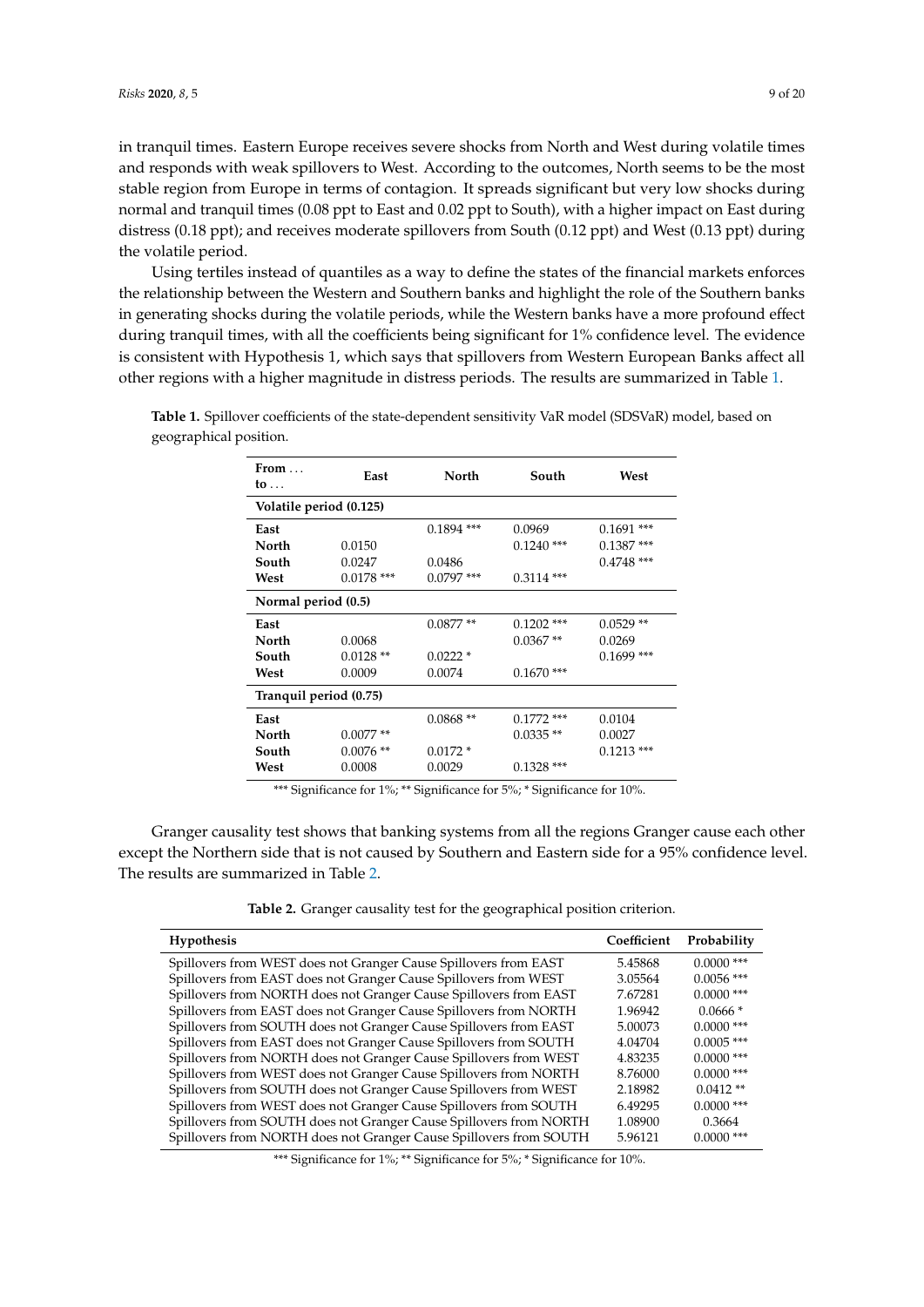## *4.2. Size (Total Asstes)*

The empirical evidence shows that large banks generate more risk than smaller banks, but the individual risk created is lower than the systemic risk. We want to be more specific and to quantify the bi-directional effect and state our second hypothesis that says that large European banks are highly connected in terms of contagion and spillover effects with small banks during the entire period, while small banks create significant spillovers only in volatile periods. In order to test this hypothesis, we repeat the procedure for the new indices based on the size of the banks. The results presented in Table [3](#page-9-0) enforce this hypothesis, by showing highly significant spillover coefficients transmitted during all the scenarios, especially during turmoil periods. While small banks are affected uniformly over the three states, medium-sized banks receive a huge shock during the volatile times. An increase with 1 ppt in the large banks' volatility increases the volatility of medium-sized banks with 0.48 ppt. During the crisis period, large banks are hit by the distress in small banks. An increase of 1 ppt in small banks' volatility augments the large banks' volatility with 0.37 ppt. The significant number of small banks, which connect with large banks, may explain this fact. As [Allen and Gale](#page-17-1) [\(2000\)](#page-17-1) mention in their work, large banks are better diversified and are assumed immune, but a failure in such an institution may provoke a domino effect in the banking system also called systemic effect.

<span id="page-9-0"></span>

|  |  |  | <b>Table 3.</b> Spillover coefficients of the SDSVaR model, based on the total assets measure of the size. |  |
|--|--|--|------------------------------------------------------------------------------------------------------------|--|
|  |  |  |                                                                                                            |  |

| From $\dots$<br>to $\dots$      | Small                  | Medium                       | Large                         |
|---------------------------------|------------------------|------------------------------|-------------------------------|
| Volatile period (0.125)         |                        |                              |                               |
| <b>Small</b><br>Medium          | $0.0012$ ***           | 0.0465                       | $0.1168**$<br>$0.4794$ ***    |
| Large                           | $0.3669$ ***           | 0.0014                       |                               |
| Normal period (0.5)             |                        |                              |                               |
| <b>Small</b><br>Medium<br>Large | $0.0058$ ***<br>0.0006 | $0.0495**$<br>$0.0915$ ***   | $0.1257$ ***<br>$0.1440$ ***  |
| Tranquil period (0.75)          |                        |                              |                               |
| Small<br>Medium<br>Large        | $0.0074$ ***<br>0.0011 | $0.0689$ ***<br>$0.0437$ *** | ***<br>0.1296<br>$0.1001$ *** |

\*\*\* Significance for 1%; \*\* Significance for 5%

<span id="page-9-1"></span>Granger causality shows that the shocks received in large banks Granger cause shocks in medium banks and shocks in medium banks Granger cause shocks in small banks. The results are summarized in Table [4.](#page-9-1)

**Table 4.** Granger causality test for the size criterion, measured by total assets.

| Hypothesis                                                                         | Coefficient | Probability  |
|------------------------------------------------------------------------------------|-------------|--------------|
| Spillovers from MEDIUM banks does not Granger Cause<br>Spillovers from LARGE banks | 0.5644      | 0.6384       |
| Spillovers from LARGE banks does not Granger Cause<br>Spillovers from MEDIUM banks | 7.7688      | $0.0000$ *** |
| Spillovers from SMALL banks does not Granger Cause<br>Spillovers from LARGE banks  | 0.0911      | 0.9649       |
| Spillovers from LARGE banks does not Granger Cause<br>Spillovers from SMALL banks  | 0.3535      | 0.7866       |
| Spillovers from SMALL banks does not Granger Cause<br>Spillovers from MEDIUM banks | 0.0910      | 0.9650       |
| Spillovers from MEDIUM banks does not Granger Cause<br>Spillovers from SMALL banks | 2.3889      | $0.0670*$    |

\*\*\* Significance for 1%; \* Significance for 10%.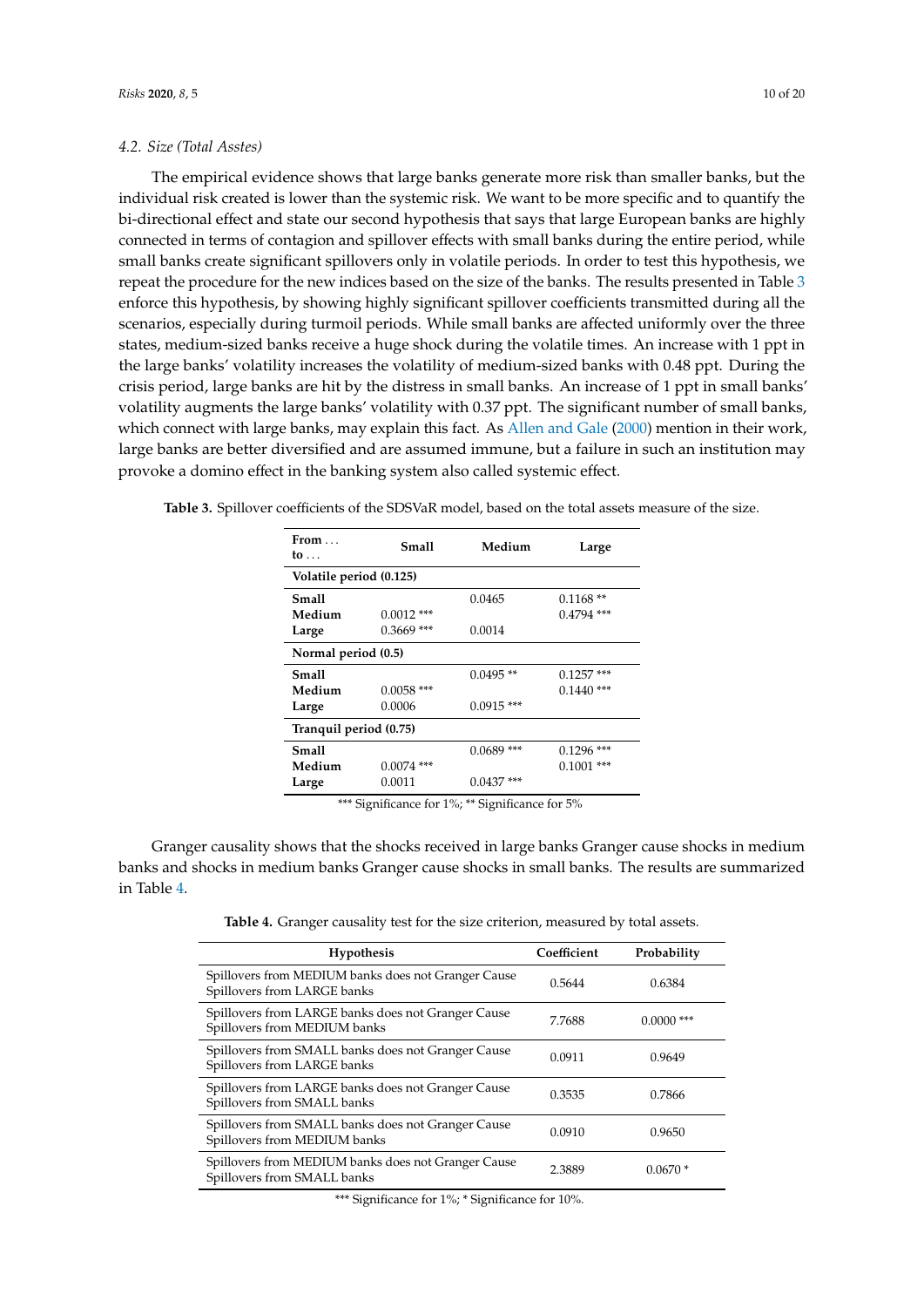## *4.3. Size (Market Capitalization)*

We use market capitalization as an alternative measure for the size and we reach different results. An explanation might be that this indicator reflects market's opinion about the company, which fluctuates a lot during the entire period, while total assets consider the bank's intrinsic value and is quite stable over the period. Given the long run effect of Banks with high market values, we expect our third hypothesis, which states that European banks with high market values transmit stronger spillovers to banks with medium and low market values in normal and tranquil times compared to crises times, to be validated.

The results presented in Table [5](#page-10-0) show an opposite impact, compared to banks with a large amount of assets, regarding the shocks spread by highly capitalized banks; they are much higher in normal and tranquil periods than in crisis periods. An increase in value-at-risk of highly capitalized banks with 1 ppt increases the value-at-risk of well capitalized banks with 0.17 ppt in volatile times, with 0.39 ppt in normal times and with 0.46 ppt in tranquil times; while medium banks transmit lower shocks in normal times, thus confirming the theory. Banks with a lower market value have an inconsiderable impact in transmitting shocks, but they receive impressive spillover effects from big banks. An increase in VaR of large banks with 1 ppt spread a shock of 0.36 ppt in normal period and 0.94 ppt in tranquil period. Granger causality outcomes highlight that increasing volatilities in poorly capitalized banks Granger cause volatilities in well-capitalized banks. The results are summarized in Table [6.](#page-10-1)

| From $\dots$<br>to $\ldots$                                  | <b>Poorly Capitalized</b> | <b>Well Capitalized</b>      | <b>Highly Capitalized</b>    |
|--------------------------------------------------------------|---------------------------|------------------------------|------------------------------|
| Volatile period (0.125)                                      |                           |                              |                              |
| Poorly capitalized<br>Well capitalized<br>Highly capitalized | $0.0283$ ***<br>0.0004    | 0.2386<br>0.0187             | 0.3484<br>$0.1757$ ***       |
| Normal period (0.5)                                          |                           |                              |                              |
| Poorly capitalized<br>Well capitalized<br>Highly capitalized | 0.0057<br>0.0001          | 0.0774<br>$0.0015$ ***       | $0.3694$ **<br>$0.3935$ ***  |
| Tranquil period (0.75)                                       |                           |                              |                              |
| Poorly capitalized<br>Well capitalized<br>Highly capitalized | 0.0037<br>$0.0002$ **     | $0.0017$ ***<br>$0.0003$ *** | $0.9406$ ***<br>$0.4678$ *** |

<span id="page-10-0"></span>**Table 5.** Spillover coefficients of the SDSVaR model, based on the market value measure for the size.

\*\*\* Significance for 1%; \*\* Significance for 5%.

|  |  |  |  |  |  |  |  |  | Table 6. Granger causality test for the size criterion, measured by market capitalization. |
|--|--|--|--|--|--|--|--|--|--------------------------------------------------------------------------------------------|
|--|--|--|--|--|--|--|--|--|--------------------------------------------------------------------------------------------|

<span id="page-10-1"></span>

| <b>Hypothesis</b>                                                                                         | Coefficient | Probability  |
|-----------------------------------------------------------------------------------------------------------|-------------|--------------|
| Spillovers from WELL capitalized banks does not Granger Cause<br>Spillovers from HIGH capitalized banks   | 0.10002     | 0.9964       |
| Spillovers from HIGH capitalized banks does not Granger Cause<br>Spillovers from WELL capitalized banks   | 0.25854     | 0.9560       |
| Spillovers from POORLY capitalized banks does not Granger Cause<br>Spillovers from HIGH capitalized banks | 0.16369     | 0.9863       |
| Spillovers from HIGH capitalized banks does not Granger Cause<br>Spillovers from POORLY capitalized banks | 0.25346     | 0.9581       |
| Spillovers from POORLY capitalized banks does not Granger Cause<br>Spillovers from WELL capitalized banks | 5.82110     | $0.0000$ *** |
| Spillovers from WELL capitalized banks does not Granger Cause<br>Spillovers from POORLY capitalized banks | 0.62720     | 0.7087       |
|                                                                                                           |             |              |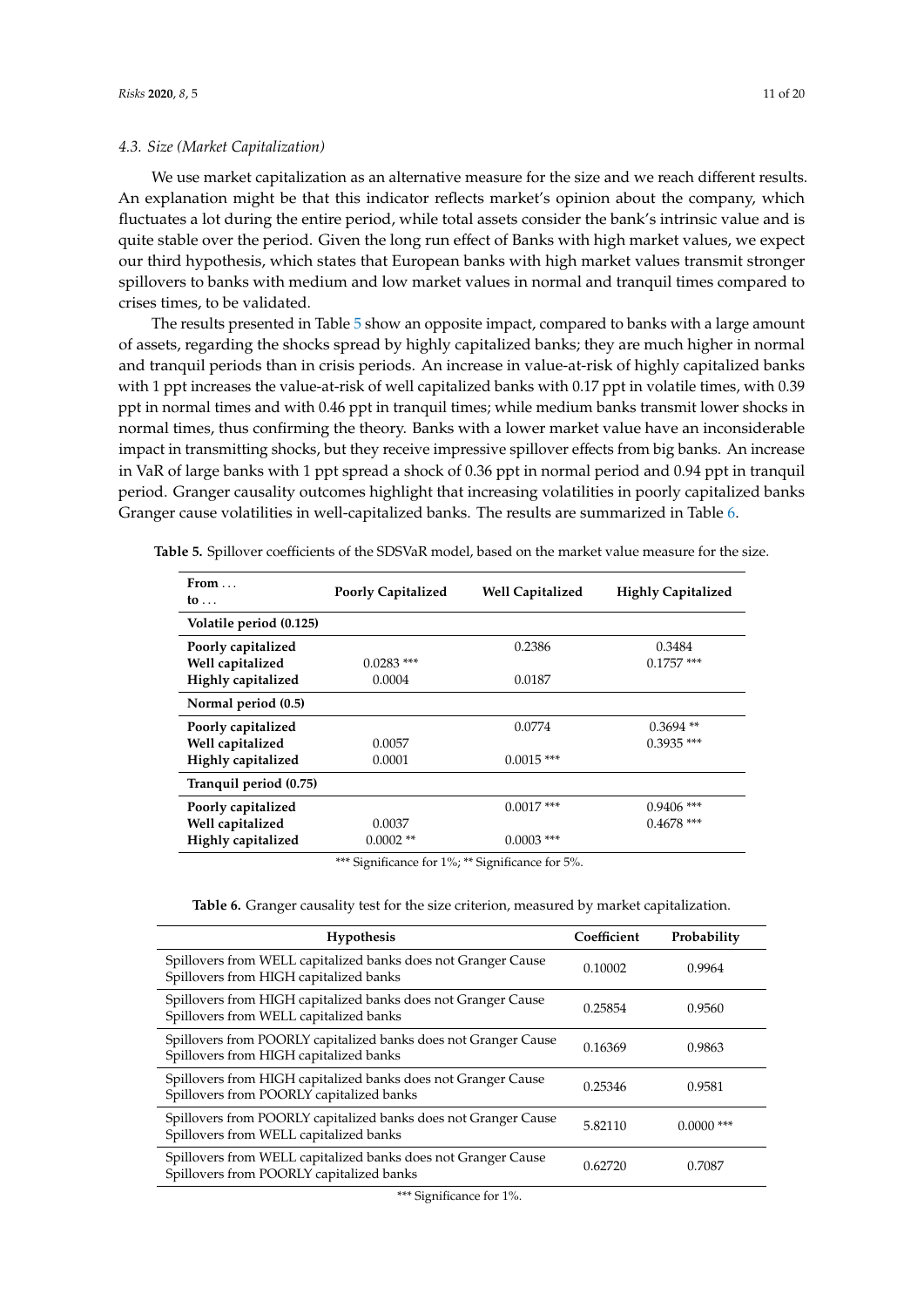## *4.4. Income Source*

Given the source of income, interest or non-interest, banks can be categorized as traditional if their main activity is accepting deposits and advancing loans or non-traditional if they pursue investing and trading activities. Taking into account that banks, which compete in the same field as insurance companies, hedge funds, and investment banks are riskier than common activities of lending and taking deposits, non-traditional banks generate more systemic risk. This fact is confirmed by our results structured in Table [7,](#page-11-0) which indicates that a shock of 1 ppt in non-traditional banks spread an effect of 0.54 ppt in traditional banks during turmoil periods and 0.18 ppt and 0.14 ppt during normal and tranquil times, respectively. The intensity of these shocks is significantly higher comparing to those transmitted in the opposite direction. Our results confirm Hypothesis 4 and are in line with [Brunnermeier et al.](#page-18-22) [\(2019\)](#page-18-22) who reached the same conclusions. Regarding the direction of spillovers, the Granger test indicates that shocks in non-traditional banks provoke shocks in traditional banks. The outcomes are presented in Table [8.](#page-11-1)

<span id="page-11-0"></span>

| Table 7. Spillover coefficients of the SDSVaR model, based on the banks' income source. |  |
|-----------------------------------------------------------------------------------------|--|
|-----------------------------------------------------------------------------------------|--|

| From $\dots$<br>to $\ldots$ | <b>Interest</b> | Non-Interest  |  |  |  |
|-----------------------------|-----------------|---------------|--|--|--|
| Volatile period (0.125)     |                 |               |  |  |  |
| <b>Interest</b>             |                 | $0.5450$ ***  |  |  |  |
| Non-interest                | $0.2989$ ***    |               |  |  |  |
| Normal period (0.5)         |                 |               |  |  |  |
| <b>Interest</b>             |                 | $0.1883$ ***  |  |  |  |
| Non-interest                | $0.1211$ ***    |               |  |  |  |
| Tranquil period (0.75)      |                 |               |  |  |  |
| <b>Interest</b>             |                 | ***<br>0.1425 |  |  |  |
| Non-interest                | $0.0905$ ***    |               |  |  |  |
| *** Significance for 1%.    |                 |               |  |  |  |

**Table 8.** Granger causality test for the income source criterion.

<span id="page-11-1"></span>

| <b>Hypothesis</b>                                                                                 | Coefficient | Probability  |
|---------------------------------------------------------------------------------------------------|-------------|--------------|
| Spillovers from NON-TRADITIONAL banks does not Granger Cause<br>Spillovers from TRADITIONAL banks | 11.5894     | $0.0000$ *** |
| Spillovers from TRADITIONAL banks does not Granger Cause<br>Spillovers from NON-TRADITIONAL banks | 1.85091     | $0.0997*$    |

\*\*\* Significance for 1%; \* Significance for 10%.

## *4.5. Systemic Importance*

Due to the "too big to fail" phenomenon during the crisis, in November 2011, the notion of systemically important financial institutions has been introduced. In order to protect the financial system of the potential impact of those banks, it is important to identify and to control for the eventual shocks transmission. The largest, the most complex, and the global interconnected banks were called global systemically important banks. Those with a regional impact are included in other systemically important banks category. The results summarized in Table [9](#page-12-1) show the connection between them. The Granger causality test presented in Table [10](#page-12-2) outlines that there is a mutual Granger causality between G-SIBs and O-SIBs, but volatilities in G-SIBs cause volatilities in O-SIBs with a higher confidence level.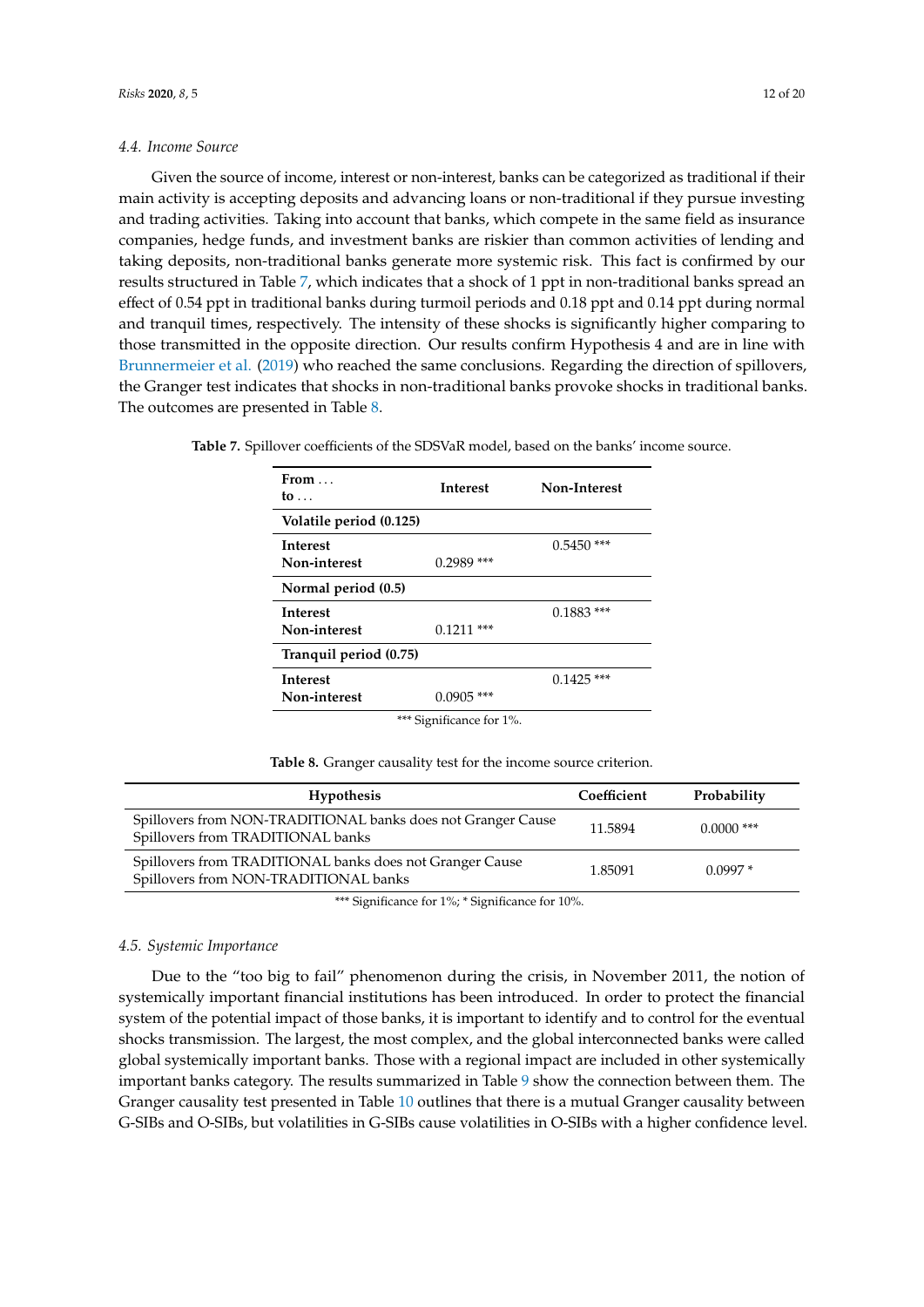| From $\dots$<br>to      | $G-SIB$                                                                 | $O-SIB$      |
|-------------------------|-------------------------------------------------------------------------|--------------|
| Volatile period (0.125) |                                                                         |              |
| $G-SIB$<br>$O-SIB$      | $0.4597$ ***                                                            | $0.2187$ *** |
| Normal period (0.5)     |                                                                         |              |
| $G-SIB$                 |                                                                         | $0.0439$ *** |
| $O-SIB$                 | $0.1293$ ***                                                            |              |
|                         | Tranquil period (0.75)                                                  |              |
| $G-SIB$                 |                                                                         | $0.0168$ *** |
| O-SIB                   | $0.1117***$                                                             |              |
|                         | $\cdots$ $\cdots$ $\cdots$ $\cdots$ $\cdots$ $\cdots$ $\cdots$ $\cdots$ |              |

<span id="page-12-1"></span>**Table 9.** Spillover coefficients of the SDSVaR model, based on systemic importance of the banks.

\*\*\* Significance for 1%.

**Table 10.** Granger causality test for the systemic importance criterion.

<span id="page-12-2"></span>

| <b>Hypothesis</b>                                                     | Coefficient | Probability  |  |
|-----------------------------------------------------------------------|-------------|--------------|--|
| Spillovers from G-SIB does not Granger Cause<br>Spillovers from O-SIB | 8.0127      | $0.0000$ *** |  |
| Spillovers from O-SIB does not Granger Cause<br>Spillovers from G-SIB | 2.7839      | $0.0106$ *** |  |

\*\*\* Significance for 1%.

They prove the prominent impact of G-SIBs, which is significantly high during distress periods and still persistent during normal and tranquil times. A shock of 1 ppt in VaR of G-SIBs provokes an increase of 0.45 ppt in VaR of O-SIBs during crises and 0.13 ppt and 0.11 ppt during normal and tranquil times, respectively. O-SIBs have a major effect during turmoil period, as an increase with 1 ppt in its volatility increases the volatility of G-SIBs with 0.21 ppt. Thus, our last hypothesis, which says that a shock in O-SIBs leads to lower but still important further shocks in G-SIBs than vice-versa, with a notably magnitude in volatile times, can be validated.

# <span id="page-12-0"></span>**5. Conclusions**

In this paper, we have analyzed the financial contagion among European commercial banks, using a state-dependent sensitivity value-at-risk model, which measures spillover coefficients as a function of the state of the economy. Estimating a system of quantile regressions for group of banks based on their size, geographical position, income source, and systemic importance, we emphasized the size and the direction of the spillover coefficients. Moreover, we executed the Granger causality test to determine which categories of banks are leaders in emitting spillovers and which are followers. As an overall image, the shocks are small during normal times and increase significantly in distress periods.

Regarding the geographical position, the outcomes highlight the important impact of Western European banks on the entire European financial market. The Eastern Europe get spillovers from all the regions, but do not affect them in response. The North is quite stable, it receives shocks from West and South, but they are not excessive. The results suggest that the Southern European banking system is sensitive to shocks that come from the Western region and transmit them back with a lower intensity. Southern Europe is the most active contagion broadcaster, as it spreads significant spillovers to all the regions in all the states of the economy. The Granger causality test shows a high interconnectedness between all the regions, except the North, which is immune to troubles in Southern and Eastern European banking systems.

According to previous literature, large banks are important transmitters of shocks, while small and medium banks receive them. The results suggest that large banks create systemic risk during the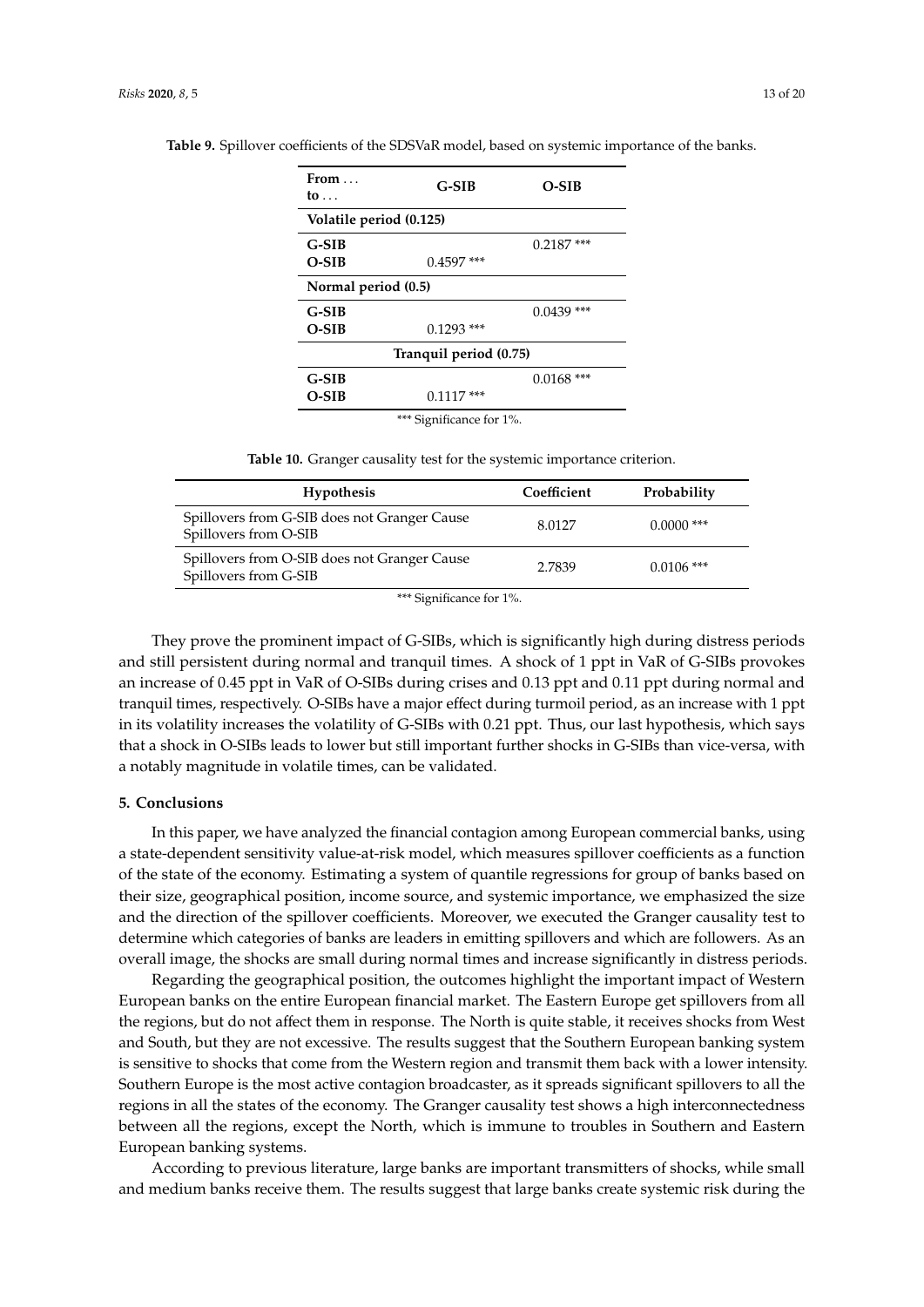entire period, but the spillover transmitted during the crisis to medium banks are much higher. Small banks produce an important effect during turmoil periods with respect to large banks, by increasing their volatility with 0.37 ppt at an increase with 1 ppt in their own volatility. The Granger causality test denotes a logical chain of causality, with shocks in large banks triggering shocks in medium banks and shocks in medium banks causing shocks in small banks, in turn. If the measure of size is considered market capitalization instead of total assets, the results show an increasing impact during normal and tranquil times compared to distress periods of highly capitalized banks on medium and poor capitalized banks. Given that market capitalization varies during the period, it is expected that for upper quantiles, the spillovers would be higher. Thus, the results suggest that banks with high market values transmit spillovers during all the states of the economy, particularly in tranquil times. Nevertheless, the Granger causality test identifies as origin of shocks banks with low market values, which cause volatilities in bank with medium market values. According to outcomes of the regressions, poorly capitalized banks generate significant spillovers during distress times and transmit them to medium banks.

Concerning the income source and the systemic importance of European commercial banks, the results are in line with the empirical evidence confirming that non-traditional and global systemically important banks generate and transmit impressive and persistent spillovers during all the periods, in particular during crises. We found that non-interest income banks are getting riskier in our times by spreading a shock of 0.99 ppt at an increase in own volatility with 1 ppt. This is a sign of awareness transmitted to the economy that has to be taken into account. The Granger causality test shows that volatilities in interest income banks are highly responsive to volatilities in non-interest income banks.

Regarding the systemic importance criterion, the causality is bidirectional, but the lower probability highlights the greater implication of global systemically important banks in originating spillovers.

As a further improvement for our paper, we consider it appropriate to analyze the impact of the EU debt crisis comparing to subprime crisis in terms of spillovers severity and direction. Moreover, it would be valuable to analyze the feedback effects, in order to catch the leader and the followers in transmitting distress shocks.

**Author Contributions:** Data curation, E.G.; Formal analysis, E.G.; Funding acquisition, A.M.A.; Investigation, E.G.; Methodology, A.M.A. and E.G.; Supervision, A.M.A.; Writing—original draft, E.G.; Writing #x2014;review & editing, A.M.A. All authors have read and agreed to the published version of the manuscript.

**Acknowledgments:** Andries acknowledges financial support from the Romanian National Authority for Scientific Research and Innovation, CNCS—UEFISCDI - Project PN-III-P1-1.1-TE-2016-1855.

**Conflicts of Interest:** The authors declare no conflict of interest.

## <span id="page-13-0"></span>**Appendix A**

| Table A1. The list of the banks included in the sample, particularly in each index. |
|-------------------------------------------------------------------------------------|
|-------------------------------------------------------------------------------------|

|     |                                          |                             |                                  | <b>Indices</b> |                      |                        |
|-----|------------------------------------------|-----------------------------|----------------------------------|----------------|----------------------|------------------------|
| No. | Bank                                     | Geographical<br>Positioning | Size (Market)<br>Capitalization) | Size (TA)      | <b>Income Source</b> | Systemic<br>Importance |
|     | BANCO ESPR.SANTO (OTC)                   | South                       | Poorly capitalized               | Medium         |                      |                        |
| 2   | <b>ALLIED IRISH BANKS</b>                | North                       | Highly capitalized               | Medium         | Traditional          | $O-SIB$                |
| 3   | <b>BANOUE NALE.DE</b><br><b>BELGIOUE</b> | West                        | Well capitalized                 | Medium         |                      |                        |
| 4   | <b>DEXIA</b>                             | West                        | Poorly capitalized               | Medium         |                      |                        |
| 5   | <b>KBC GROUP</b>                         | West                        | Highly capitalized               | Medium         |                      | $O-SIB$                |
| 6   | <b>BARCLAYS</b>                          | North                       | Highly capitalized               | Large          |                      | $G-SIB$                |
| 7   | <b>BGEO GROUP HDG.</b>                   | North                       | Well capitalized                 | Small          |                      |                        |
| 8   | <b>BANK OF IRELAND</b>                   | North                       | Highly capitalized               | Medium         | Traditional          |                        |
| 9   | CB BGN.AMER.CR.BK.                       | East                        | Poorly capitalized               | Small          | Traditional          |                        |
| 10  | CB CENTRAL COOP.BANK                     | East                        | Poorly capitalized               | Small          |                      |                        |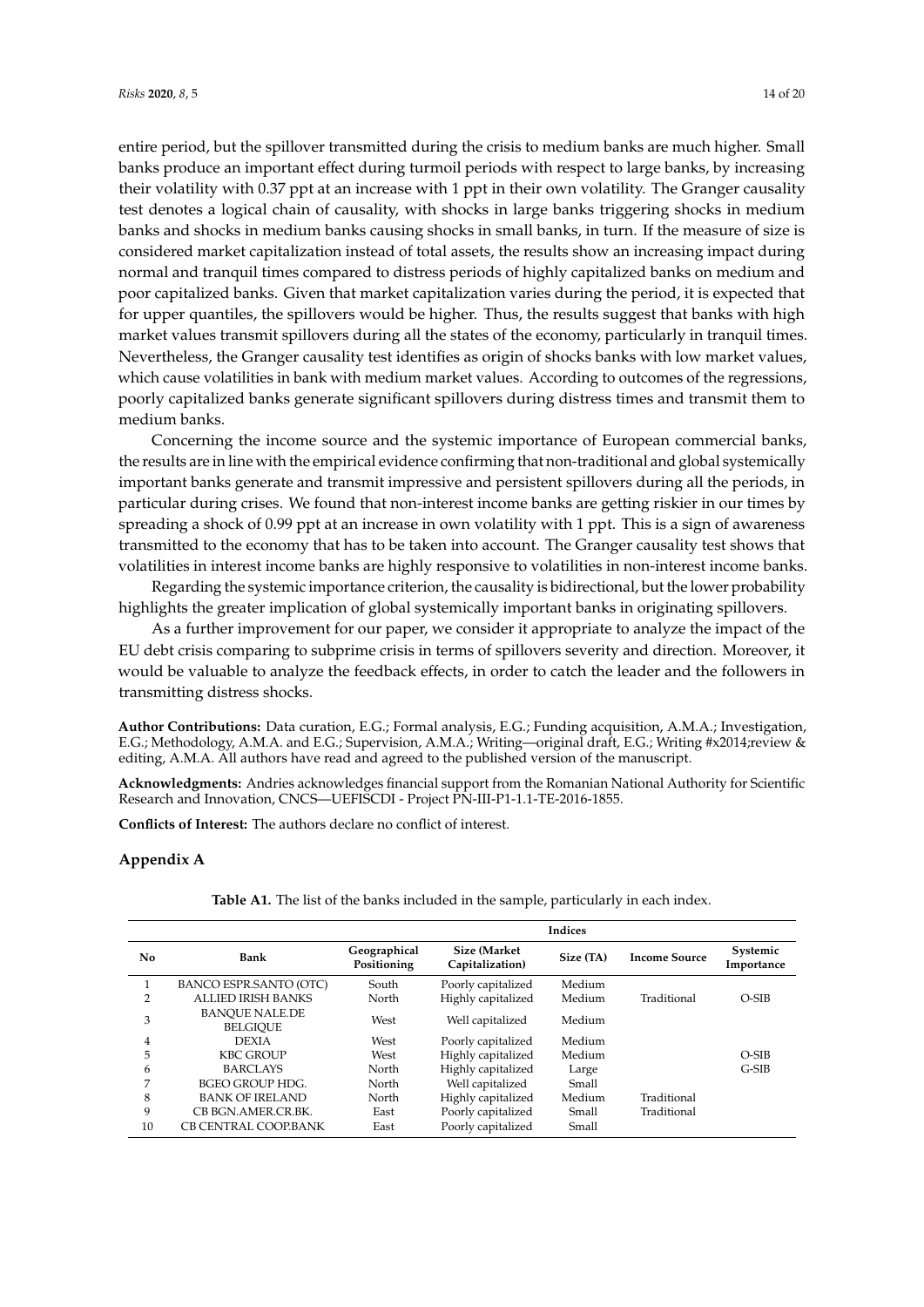| No<br>Bank<br><b>CB FIRST INVESTMENT</b><br>11<br><b>BANK</b><br>12<br>IK BANKA ZENICA<br>13<br>INTESA SANPAOLO BANKA<br><b>CARIBBEAN INVESTMENT</b><br>14<br><b>HOLDINGS</b><br><b>HRVATSKA POSTANSKA</b><br>15<br>BANKA<br>ISTARSKA KREDITNA<br>16<br>BANKA<br>17<br>KARLOVACKA BANKA<br>18<br>KREDITNA BANKA ZAGREB<br>19<br>NAVA BANKA DD<br>20<br>PODRAVASKA BANKA<br>21<br>PRIVREDNA BANKA<br>22<br><b>SLATINSKA BANKA</b><br>23<br>VABA<br>ZAGREBACKA BANKA<br>24<br>SER A<br>25<br>KOMERCNI BANKA<br>26<br>MONETA MONEY BANK<br>27<br>AUTOBANK<br>28<br>COMMERZBANK<br>29<br>DEUTSCHE BANK<br>30<br><b>MERKUR BANK</b><br>31<br>OLDENBURGISCHE LB.<br>32<br>QUIRIN BANK<br>33<br>UMWELTBANK<br>34<br><b>BANKNORDIK</b><br>35<br>DANSKE BANK<br>36<br>DJURSLANDS BANK<br>37<br>NORDJYSKE BANK<br>38<br><b>FYNSKE BANK</b><br>39<br>GRONLANDSBANKEN<br>40<br>HVIDBJERG BANK<br>41<br><b>JUTLANDER BANK</b><br>42<br><b>JYSKE BANK</b><br>43<br>KREDITBANKEN<br>44<br>LOLLANDS BANK<br>45<br><b>MONS BANK</b><br>NORDFYNS BANK<br>46<br>47<br>OSTJYDSK BANK<br>RINGKJOBING<br>48<br>LANDBOBANK<br>49<br><b>SALLING BANK</b><br>50<br><b>SKJERN BANK</b><br>51<br>SPAR NORD BANK<br>52<br>SPRKN.SJAELLAND-FYN<br>53<br>SYDBANK<br>54<br><b>TOTALBANKEN</b><br>55<br><b>VESTJYSK BANK</b><br>56<br><b>BBV.ARGENTARIA</b><br>57<br>BANKIA<br>58<br><b>BANKINTER</b><br>59<br><b>BANCO DE SABADELL</b><br>60<br>CAIXABANK<br>61<br>LIBERBANK<br>62<br><b>BANCO POPULAR ESPANOL</b><br>63<br><b>BANCO SANTANDER</b><br>64<br><b>BNP PARIBAS</b> |                             |                                          |                  |                                |                        |
|-------------------------------------------------------------------------------------------------------------------------------------------------------------------------------------------------------------------------------------------------------------------------------------------------------------------------------------------------------------------------------------------------------------------------------------------------------------------------------------------------------------------------------------------------------------------------------------------------------------------------------------------------------------------------------------------------------------------------------------------------------------------------------------------------------------------------------------------------------------------------------------------------------------------------------------------------------------------------------------------------------------------------------------------------------------------------------------------------------------------------------------------------------------------------------------------------------------------------------------------------------------------------------------------------------------------------------------------------------------------------------------------------------------------------------------------------------------------------------------------------------------------------------------------------|-----------------------------|------------------------------------------|------------------|--------------------------------|------------------------|
|                                                                                                                                                                                                                                                                                                                                                                                                                                                                                                                                                                                                                                                                                                                                                                                                                                                                                                                                                                                                                                                                                                                                                                                                                                                                                                                                                                                                                                                                                                                                                 | Geographical<br>Positioning | Size (Market<br>Capitalization)          | Size (TA)        | <b>Income Source</b>           | Systemic<br>Importance |
|                                                                                                                                                                                                                                                                                                                                                                                                                                                                                                                                                                                                                                                                                                                                                                                                                                                                                                                                                                                                                                                                                                                                                                                                                                                                                                                                                                                                                                                                                                                                                 | East                        | Well capitalized                         | Small            | Traditional                    |                        |
|                                                                                                                                                                                                                                                                                                                                                                                                                                                                                                                                                                                                                                                                                                                                                                                                                                                                                                                                                                                                                                                                                                                                                                                                                                                                                                                                                                                                                                                                                                                                                 | South                       | Poorly capitalized                       | Small            | Traditional                    |                        |
|                                                                                                                                                                                                                                                                                                                                                                                                                                                                                                                                                                                                                                                                                                                                                                                                                                                                                                                                                                                                                                                                                                                                                                                                                                                                                                                                                                                                                                                                                                                                                 | South                       | Poorly capitalized                       | Small            | Traditional                    |                        |
|                                                                                                                                                                                                                                                                                                                                                                                                                                                                                                                                                                                                                                                                                                                                                                                                                                                                                                                                                                                                                                                                                                                                                                                                                                                                                                                                                                                                                                                                                                                                                 | North                       | Poorly capitalized                       | Small            |                                |                        |
|                                                                                                                                                                                                                                                                                                                                                                                                                                                                                                                                                                                                                                                                                                                                                                                                                                                                                                                                                                                                                                                                                                                                                                                                                                                                                                                                                                                                                                                                                                                                                 | South                       | Well capitalized                         | Small            |                                |                        |
|                                                                                                                                                                                                                                                                                                                                                                                                                                                                                                                                                                                                                                                                                                                                                                                                                                                                                                                                                                                                                                                                                                                                                                                                                                                                                                                                                                                                                                                                                                                                                 | South                       | Poorly capitalized                       | Small            | Traditional                    |                        |
|                                                                                                                                                                                                                                                                                                                                                                                                                                                                                                                                                                                                                                                                                                                                                                                                                                                                                                                                                                                                                                                                                                                                                                                                                                                                                                                                                                                                                                                                                                                                                 | South                       | Poorly capitalized                       | Small            | Traditional                    |                        |
|                                                                                                                                                                                                                                                                                                                                                                                                                                                                                                                                                                                                                                                                                                                                                                                                                                                                                                                                                                                                                                                                                                                                                                                                                                                                                                                                                                                                                                                                                                                                                 | South                       | Poorly capitalized                       | Small            | Traditional                    |                        |
|                                                                                                                                                                                                                                                                                                                                                                                                                                                                                                                                                                                                                                                                                                                                                                                                                                                                                                                                                                                                                                                                                                                                                                                                                                                                                                                                                                                                                                                                                                                                                 | South                       | Poorly capitalized                       |                  |                                |                        |
|                                                                                                                                                                                                                                                                                                                                                                                                                                                                                                                                                                                                                                                                                                                                                                                                                                                                                                                                                                                                                                                                                                                                                                                                                                                                                                                                                                                                                                                                                                                                                 | South                       | Poorly capitalized                       | Small            | Traditional                    |                        |
|                                                                                                                                                                                                                                                                                                                                                                                                                                                                                                                                                                                                                                                                                                                                                                                                                                                                                                                                                                                                                                                                                                                                                                                                                                                                                                                                                                                                                                                                                                                                                 | South                       | Highly capitalized                       | Medium           | Traditional                    | O-SIB                  |
|                                                                                                                                                                                                                                                                                                                                                                                                                                                                                                                                                                                                                                                                                                                                                                                                                                                                                                                                                                                                                                                                                                                                                                                                                                                                                                                                                                                                                                                                                                                                                 | South                       | Poorly capitalized                       | Small            | Traditional                    |                        |
|                                                                                                                                                                                                                                                                                                                                                                                                                                                                                                                                                                                                                                                                                                                                                                                                                                                                                                                                                                                                                                                                                                                                                                                                                                                                                                                                                                                                                                                                                                                                                 | South<br>South              | Poorly capitalized<br>Highly capitalized | Small<br>Medium  | Traditional<br>Traditional     | O-SIB                  |
|                                                                                                                                                                                                                                                                                                                                                                                                                                                                                                                                                                                                                                                                                                                                                                                                                                                                                                                                                                                                                                                                                                                                                                                                                                                                                                                                                                                                                                                                                                                                                 | East                        | Highly capitalized                       | Medium           | Traditional                    | O-SIB                  |
|                                                                                                                                                                                                                                                                                                                                                                                                                                                                                                                                                                                                                                                                                                                                                                                                                                                                                                                                                                                                                                                                                                                                                                                                                                                                                                                                                                                                                                                                                                                                                 | East                        | Well capitalized                         | Small            | Traditional                    |                        |
|                                                                                                                                                                                                                                                                                                                                                                                                                                                                                                                                                                                                                                                                                                                                                                                                                                                                                                                                                                                                                                                                                                                                                                                                                                                                                                                                                                                                                                                                                                                                                 | West                        | Poorly capitalized                       |                  | Traditional                    |                        |
|                                                                                                                                                                                                                                                                                                                                                                                                                                                                                                                                                                                                                                                                                                                                                                                                                                                                                                                                                                                                                                                                                                                                                                                                                                                                                                                                                                                                                                                                                                                                                 | West                        | Highly capitalized                       | Medium           | Traditional                    | O-SIB                  |
|                                                                                                                                                                                                                                                                                                                                                                                                                                                                                                                                                                                                                                                                                                                                                                                                                                                                                                                                                                                                                                                                                                                                                                                                                                                                                                                                                                                                                                                                                                                                                 | West                        | Highly capitalized                       | Large            | Non-traditional                | $G-SIB$                |
|                                                                                                                                                                                                                                                                                                                                                                                                                                                                                                                                                                                                                                                                                                                                                                                                                                                                                                                                                                                                                                                                                                                                                                                                                                                                                                                                                                                                                                                                                                                                                 | West                        | Poorly capitalized                       | Small            |                                |                        |
|                                                                                                                                                                                                                                                                                                                                                                                                                                                                                                                                                                                                                                                                                                                                                                                                                                                                                                                                                                                                                                                                                                                                                                                                                                                                                                                                                                                                                                                                                                                                                 | West                        | Well capitalized                         | Medium           |                                |                        |
|                                                                                                                                                                                                                                                                                                                                                                                                                                                                                                                                                                                                                                                                                                                                                                                                                                                                                                                                                                                                                                                                                                                                                                                                                                                                                                                                                                                                                                                                                                                                                 | West                        | Poorly capitalized                       | Small            |                                |                        |
|                                                                                                                                                                                                                                                                                                                                                                                                                                                                                                                                                                                                                                                                                                                                                                                                                                                                                                                                                                                                                                                                                                                                                                                                                                                                                                                                                                                                                                                                                                                                                 | West                        | Well capitalized                         | Small            | Traditional                    |                        |
|                                                                                                                                                                                                                                                                                                                                                                                                                                                                                                                                                                                                                                                                                                                                                                                                                                                                                                                                                                                                                                                                                                                                                                                                                                                                                                                                                                                                                                                                                                                                                 | North                       | Well capitalized                         | Small            | Non-traditional                |                        |
|                                                                                                                                                                                                                                                                                                                                                                                                                                                                                                                                                                                                                                                                                                                                                                                                                                                                                                                                                                                                                                                                                                                                                                                                                                                                                                                                                                                                                                                                                                                                                 | North                       | Highly capitalized                       | Medium<br>Small  | Traditional<br>Non-traditional | O-SIB                  |
|                                                                                                                                                                                                                                                                                                                                                                                                                                                                                                                                                                                                                                                                                                                                                                                                                                                                                                                                                                                                                                                                                                                                                                                                                                                                                                                                                                                                                                                                                                                                                 | North<br>North              | Poorly capitalized                       | Small            | Traditional                    |                        |
|                                                                                                                                                                                                                                                                                                                                                                                                                                                                                                                                                                                                                                                                                                                                                                                                                                                                                                                                                                                                                                                                                                                                                                                                                                                                                                                                                                                                                                                                                                                                                 | North                       | Well capitalized<br>Poorly capitalized   | Small            | Non-traditional                |                        |
|                                                                                                                                                                                                                                                                                                                                                                                                                                                                                                                                                                                                                                                                                                                                                                                                                                                                                                                                                                                                                                                                                                                                                                                                                                                                                                                                                                                                                                                                                                                                                 | North                       | Poorly capitalized                       | Small            | Traditional                    |                        |
|                                                                                                                                                                                                                                                                                                                                                                                                                                                                                                                                                                                                                                                                                                                                                                                                                                                                                                                                                                                                                                                                                                                                                                                                                                                                                                                                                                                                                                                                                                                                                 | North                       | Poorly capitalized                       | Small            | Traditional                    |                        |
|                                                                                                                                                                                                                                                                                                                                                                                                                                                                                                                                                                                                                                                                                                                                                                                                                                                                                                                                                                                                                                                                                                                                                                                                                                                                                                                                                                                                                                                                                                                                                 | North                       | Well capitalized                         | Small            |                                |                        |
|                                                                                                                                                                                                                                                                                                                                                                                                                                                                                                                                                                                                                                                                                                                                                                                                                                                                                                                                                                                                                                                                                                                                                                                                                                                                                                                                                                                                                                                                                                                                                 | North                       | Highly capitalized                       | Medium           | Traditional                    | $O-SIB$                |
|                                                                                                                                                                                                                                                                                                                                                                                                                                                                                                                                                                                                                                                                                                                                                                                                                                                                                                                                                                                                                                                                                                                                                                                                                                                                                                                                                                                                                                                                                                                                                 | North                       | Poorly capitalized                       | Small            | Traditional                    |                        |
|                                                                                                                                                                                                                                                                                                                                                                                                                                                                                                                                                                                                                                                                                                                                                                                                                                                                                                                                                                                                                                                                                                                                                                                                                                                                                                                                                                                                                                                                                                                                                 | North                       | Poorly capitalized                       | Small            | Non-traditional                |                        |
|                                                                                                                                                                                                                                                                                                                                                                                                                                                                                                                                                                                                                                                                                                                                                                                                                                                                                                                                                                                                                                                                                                                                                                                                                                                                                                                                                                                                                                                                                                                                                 | North                       | Poorly capitalized                       | Small            | Traditional                    |                        |
|                                                                                                                                                                                                                                                                                                                                                                                                                                                                                                                                                                                                                                                                                                                                                                                                                                                                                                                                                                                                                                                                                                                                                                                                                                                                                                                                                                                                                                                                                                                                                 | North                       | Poorly capitalized                       | Small            | Non-traditional                |                        |
|                                                                                                                                                                                                                                                                                                                                                                                                                                                                                                                                                                                                                                                                                                                                                                                                                                                                                                                                                                                                                                                                                                                                                                                                                                                                                                                                                                                                                                                                                                                                                 | North                       | Poorly capitalized                       | Small            | Traditional                    |                        |
|                                                                                                                                                                                                                                                                                                                                                                                                                                                                                                                                                                                                                                                                                                                                                                                                                                                                                                                                                                                                                                                                                                                                                                                                                                                                                                                                                                                                                                                                                                                                                 | North                       | Well capitalized                         | Small            | Traditional                    |                        |
|                                                                                                                                                                                                                                                                                                                                                                                                                                                                                                                                                                                                                                                                                                                                                                                                                                                                                                                                                                                                                                                                                                                                                                                                                                                                                                                                                                                                                                                                                                                                                 | North                       | Poorly capitalized                       | Small            | Traditional                    |                        |
|                                                                                                                                                                                                                                                                                                                                                                                                                                                                                                                                                                                                                                                                                                                                                                                                                                                                                                                                                                                                                                                                                                                                                                                                                                                                                                                                                                                                                                                                                                                                                 | North<br>North              | Poorly capitalized<br>Well capitalized   | Small<br>Medium  | Traditional<br>Non-traditional |                        |
|                                                                                                                                                                                                                                                                                                                                                                                                                                                                                                                                                                                                                                                                                                                                                                                                                                                                                                                                                                                                                                                                                                                                                                                                                                                                                                                                                                                                                                                                                                                                                 | North                       | Well capitalized                         | Small            |                                |                        |
|                                                                                                                                                                                                                                                                                                                                                                                                                                                                                                                                                                                                                                                                                                                                                                                                                                                                                                                                                                                                                                                                                                                                                                                                                                                                                                                                                                                                                                                                                                                                                 | North                       | Highly capitalized                       | Medium           | Traditional                    | O-SIB                  |
|                                                                                                                                                                                                                                                                                                                                                                                                                                                                                                                                                                                                                                                                                                                                                                                                                                                                                                                                                                                                                                                                                                                                                                                                                                                                                                                                                                                                                                                                                                                                                 | North                       | Poorly capitalized                       | Small            | Non-traditional                |                        |
|                                                                                                                                                                                                                                                                                                                                                                                                                                                                                                                                                                                                                                                                                                                                                                                                                                                                                                                                                                                                                                                                                                                                                                                                                                                                                                                                                                                                                                                                                                                                                 | North                       | Well capitalized                         | Small            | Traditional                    |                        |
|                                                                                                                                                                                                                                                                                                                                                                                                                                                                                                                                                                                                                                                                                                                                                                                                                                                                                                                                                                                                                                                                                                                                                                                                                                                                                                                                                                                                                                                                                                                                                 | South                       | Highly capitalized                       | Medium           | Traditional                    | O-SIB                  |
|                                                                                                                                                                                                                                                                                                                                                                                                                                                                                                                                                                                                                                                                                                                                                                                                                                                                                                                                                                                                                                                                                                                                                                                                                                                                                                                                                                                                                                                                                                                                                 | South                       | Highly capitalized                       | Medium           | Traditional                    | O-SIB                  |
|                                                                                                                                                                                                                                                                                                                                                                                                                                                                                                                                                                                                                                                                                                                                                                                                                                                                                                                                                                                                                                                                                                                                                                                                                                                                                                                                                                                                                                                                                                                                                 | South                       | Highly capitalized                       | Medium           | Non-traditional                |                        |
|                                                                                                                                                                                                                                                                                                                                                                                                                                                                                                                                                                                                                                                                                                                                                                                                                                                                                                                                                                                                                                                                                                                                                                                                                                                                                                                                                                                                                                                                                                                                                 | South                       | Highly capitalized                       | Medium           | Non-traditional                | O-SIB                  |
|                                                                                                                                                                                                                                                                                                                                                                                                                                                                                                                                                                                                                                                                                                                                                                                                                                                                                                                                                                                                                                                                                                                                                                                                                                                                                                                                                                                                                                                                                                                                                 | South                       | Highly capitalized                       | Medium           | Non-traditional                | $O-SIB$                |
|                                                                                                                                                                                                                                                                                                                                                                                                                                                                                                                                                                                                                                                                                                                                                                                                                                                                                                                                                                                                                                                                                                                                                                                                                                                                                                                                                                                                                                                                                                                                                 | South                       | Well capitalized                         | Medium           |                                |                        |
|                                                                                                                                                                                                                                                                                                                                                                                                                                                                                                                                                                                                                                                                                                                                                                                                                                                                                                                                                                                                                                                                                                                                                                                                                                                                                                                                                                                                                                                                                                                                                 | South                       | Highly capitalized                       | Medium           | Traditional                    |                        |
|                                                                                                                                                                                                                                                                                                                                                                                                                                                                                                                                                                                                                                                                                                                                                                                                                                                                                                                                                                                                                                                                                                                                                                                                                                                                                                                                                                                                                                                                                                                                                 | South<br>West               | Highly capitalized<br>Highly capitalized | Large<br>Large   | Traditional<br>Non-traditional | $G-SIB$<br>$G-SIB$     |
| CR.AGR.ALPES PROVENCES<br>65<br>GDR                                                                                                                                                                                                                                                                                                                                                                                                                                                                                                                                                                                                                                                                                                                                                                                                                                                                                                                                                                                                                                                                                                                                                                                                                                                                                                                                                                                                                                                                                                             | West                        | Poorly capitalized                       | Medium           |                                |                        |
| 66<br>CREDIT AGR.ILE DE FRANCE                                                                                                                                                                                                                                                                                                                                                                                                                                                                                                                                                                                                                                                                                                                                                                                                                                                                                                                                                                                                                                                                                                                                                                                                                                                                                                                                                                                                                                                                                                                  | West                        | Well capitalized                         | Medium           |                                |                        |
| 67<br>CRCAM ILLE-VIL.CCI                                                                                                                                                                                                                                                                                                                                                                                                                                                                                                                                                                                                                                                                                                                                                                                                                                                                                                                                                                                                                                                                                                                                                                                                                                                                                                                                                                                                                                                                                                                        | West                        | Poorly capitalized                       | Medium           |                                |                        |
| 68<br>CR.AGRICOLE MORBIHAN                                                                                                                                                                                                                                                                                                                                                                                                                                                                                                                                                                                                                                                                                                                                                                                                                                                                                                                                                                                                                                                                                                                                                                                                                                                                                                                                                                                                                                                                                                                      | West                        | Poorly capitalized                       | Small            |                                |                        |
| 69<br>CREDIT AGR.TOULOUSE<br>70<br>CIC                                                                                                                                                                                                                                                                                                                                                                                                                                                                                                                                                                                                                                                                                                                                                                                                                                                                                                                                                                                                                                                                                                                                                                                                                                                                                                                                                                                                                                                                                                          | West<br>West                | Poorly capitalized<br>Highly capitalized | Medium<br>Medium | Traditional                    |                        |

**Table A1.** *Cont*.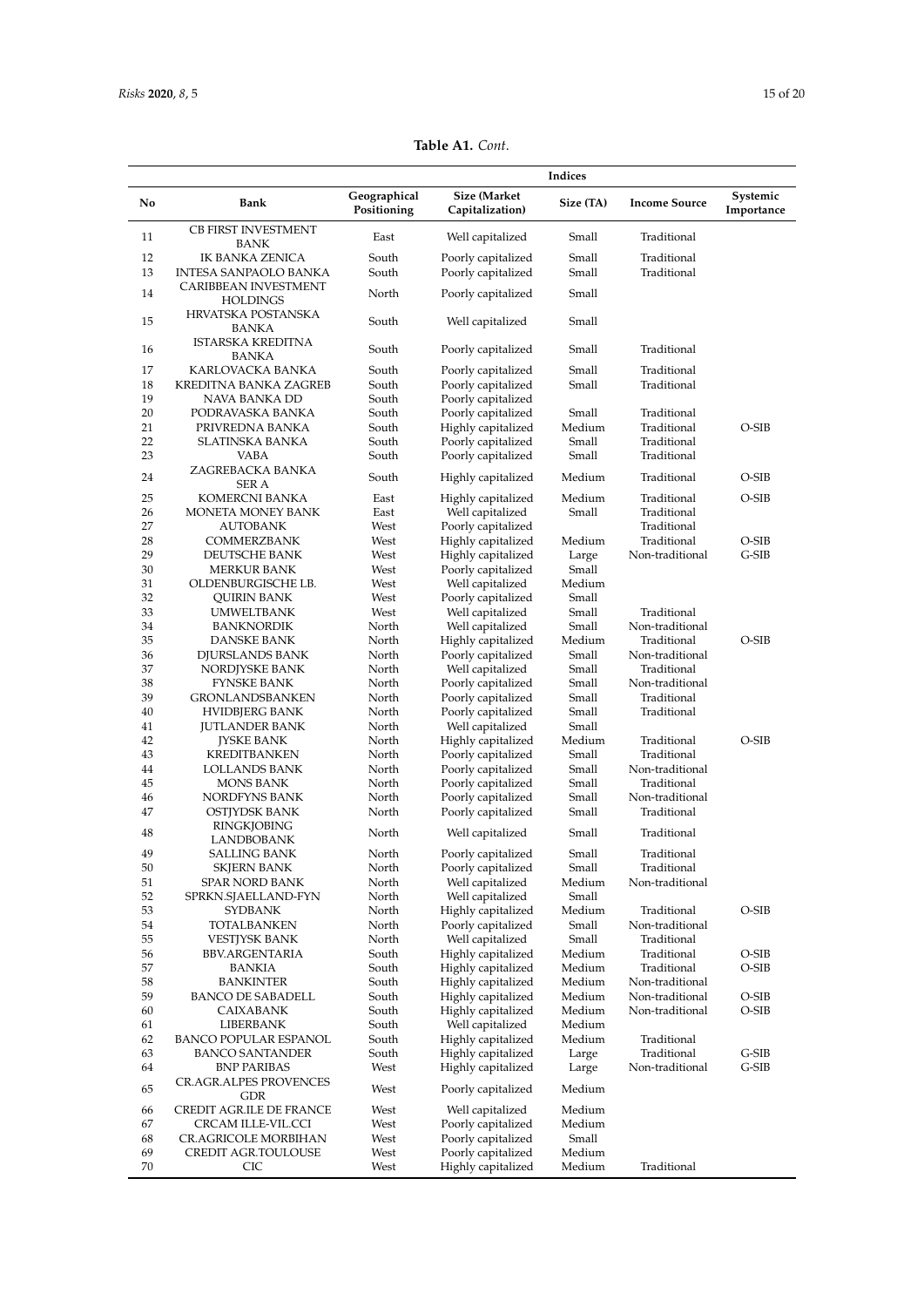|            |                                                  |                             |                                          | Indices         |                      |                        |
|------------|--------------------------------------------------|-----------------------------|------------------------------------------|-----------------|----------------------|------------------------|
| No         | Bank                                             | Geographical<br>Positioning | Size (Market<br>Capitalization)          | Size (TA)       | <b>Income Source</b> | Systemic<br>Importance |
| 71         | <b>CREDIT AGR.TOURAINE</b>                       | West                        | Poorly capitalized                       | Medium          |                      |                        |
| 72         | CREDIT AGR.LOIRE-H-LOIRE<br>GDR                  | West                        | Poorly capitalized                       | Medium          |                      |                        |
| 73         | <b>CRCAM NORMANDIE SEINE</b><br>GDR              | West                        | Poorly capitalized                       | Medium          |                      |                        |
| 74         | <b>CRCAM NORD DE FRANCE</b><br><b>CCI</b>        | West                        | Well capitalized                         | Medium          |                      |                        |
| 75         | <b>CREDIT AGRICOLE BRIE</b><br>PICARDIE          | West                        | Well capitalized                         | Medium          |                      |                        |
| 76<br>77   | <b>CREDIT AGRICOLE</b><br>CRCAM LANGUED CCI      | West<br>West                | Highly capitalized<br>Poorly capitalized | Large<br>Medium |                      | $G-SIB$                |
| 78         | CRCAM ATLANTIQUE                                 | West                        | Poorly capitalized                       | Medium          |                      |                        |
| 79         | <b>VENDEE</b><br>CREDIT FONCIER DE               | West                        | Well capitalized                         | Small           |                      |                        |
| 80         | MONACO<br><b>SOCIETE GENERALE</b>                | West                        | Highly capitalized                       | Large           | Non-traditional      | $G-SIB$                |
| 81         | CR.AGR.SUD RHONE ALPES<br>GDR                    | West                        | Poorly capitalized                       | Medium          |                      |                        |
| 82         | ATTICA BANK                                      | South                       | Poorly capitalized                       | Small           | Traditional          |                        |
| 83         | <b>EUROBANK ERGASIAS</b>                         | South                       | Well capitalized                         | Medium          | Traditional          | O-SIB                  |
| 84         | NATIONAL BK.OF GREECE                            | South                       | Highly capitalized                       | Medium          | Traditional          | O-SIB                  |
| 85         | <b>BANK OF PIRAEUS</b>                           | South                       | Highly capitalized                       | Medium          | Traditional          | O-SIB                  |
| 86         | ALPHA BANK                                       | South                       | Highly capitalized                       | Medium          | Traditional          | O-SIB                  |
| 87         | <b>ABN AMRO GROUP</b>                            | West                        | Highly capitalized                       | Medium          | Traditional          | O-SIB                  |
| 88         | <b>ING GROEP</b>                                 | West                        | Highly capitalized                       | Large           |                      | G-SIB                  |
| 89         | OTP BANK                                         | East                        | Highly capitalized                       | Medium          | Traditional          | O-SIB                  |
| 90         | HSBC HDG.                                        | North                       | Highly capitalized                       | Large           |                      | $G-SHB$                |
| 91         | BNC.DI DESIO E DELB.<br>BANCA FINNAT             | South                       | Well capitalized                         | Medium          | Non-traditional      |                        |
| 92         | <b>EURAMERICA</b>                                | South                       | Poorly capitalized                       | Small           | Non-traditional      |                        |
| 93         | BANCA MONTE DEI PASCHI                           | South                       | Well capitalized                         | Medium          | Non-traditional      | O-SIB                  |
| 94         | <b>BANCO BPM</b>                                 | South                       | Highly capitalized                       | Medium          | Non-traditional      |                        |
| 95         | BPER BANCA                                       | South                       | Highly capitalized                       | Medium          |                      |                        |
| 96         | <b>BANCA PPO.DI SONDRIO</b>                      | South                       | Well capitalized                         | Medium          |                      |                        |
| 97         | BANCO DI SARDEGNA RSP                            | South                       | Poorly capitalized                       | Medium          | Traditional          |                        |
| 98         | <b>BANCA SISTEMA</b>                             | South                       | Well capitalized                         | Small           | Traditional          |                        |
| 99         | CREDITO EMILIANO                                 | South                       | Highly capitalized                       | Medium          | Non-traditional      |                        |
| 100        | <b>BANCA CARIGE</b>                              | South                       | Well capitalized                         | Medium          | Traditional          |                        |
| 101        | BCA.PICCOLO CDT.VALTELL                          | South                       | Well capitalized                         | Medium          |                      |                        |
| 102        | FINECOBANK SPA                                   | South                       | Highly capitalized                       | Medium          | Non-traditional      |                        |
| 103        | <b>INTESA SANPAOLO</b>                           | South                       | Highly capitalized                       | Medium          |                      | O-SIB                  |
| 104        | MEDIOBANCA BC.FIN                                | South                       | Highly capitalized                       | Medium          | Traditional          |                        |
| 105        | BANCA PPO.ETRURIA LAZIO                          | South                       | Poorly capitalized                       | Medium          |                      |                        |
| 106        | BANCA PPO.DI SPOLETO<br>UNIONE DI BANCHE         | South                       | Poorly capitalized                       | Small           | Traditional          |                        |
| 107        | <b>ITALIAN</b>                                   | South                       | Highly capitalized                       | Medium          |                      |                        |
| 108        | <b>UNICREDIT</b>                                 | South                       | Highly capitalized                       | Large           | Non-traditional      | G-SIB                  |
| 109        | PERMANENT TSB GHG.                               | North                       | Well capitalized                         | Medium          |                      |                        |
| 110        | LLOYDS BANKING GROUP                             | North                       | Highly capitalized                       | Large           |                      |                        |
| 111<br>112 | <b>SIAULIU BANKAS</b><br>ESPIRITO SANTO FINL.GP. | North<br>West               | Poorly capitalized                       | Small<br>Medium | Non-traditional      | O-SIB                  |
| 113        | AKTIA                                            | North                       | Well capitalized<br>Well capitalized     | Medium          | Non-traditional      |                        |
| 114        | ALANDSBANKEN                                     | North                       | Poorly capitalized                       | Small           | Non-traditional      |                        |
| 115        | KOMERCIJALNA BANKA                               | South                       | Poorly capitalized                       | Small           | Traditional          |                        |
| 116        | STOPANSKA BANKA                                  | South                       | Poorly capitalized                       | Small           | Traditional          |                        |
| 117        | <b>BANK OF VALLETTA</b>                          | South                       | Well capitalized                         | Medium          | Traditional          | O-SIB                  |
| 118        | HSBC BANK MALTA                                  | South                       | Well capitalized                         | Small           | Traditional          | O-SIB                  |
| 119        | <b>LOMBARD BANK</b>                              | South                       | Poorly capitalized                       | Small           | Non-traditional      |                        |
| 120        | AURSKOG SPAREBANK                                | North                       | Poorly capitalized                       | Small           |                      |                        |
| 121        | <b>DNB</b>                                       | North                       | Highly capitalized                       | Medium          |                      | O-SIB                  |
| 122        | HELGELAND SPAREBANK                              | North                       | Well capitalized                         | Small           |                      |                        |
| 123        | HOLAND OG SETSKOG SPB.                           | North                       | Poorly capitalized                       | Small           |                      |                        |
| 124        | <b>INDRE SOGN SPAREBANK</b>                      | North                       | Poorly capitalized                       | Small           |                      |                        |
| 125        | JCREN SPAREBANK                                  | North                       | Poorly capitalized                       | Small           |                      |                        |
| 126        | MELHUS SPAREBANK                                 | North                       | Poorly capitalized                       | Small           |                      |                        |
| 127        | SPAREBANK 1 SMN                                  | North                       | Well capitalized                         | Medium          |                      |                        |
| 128        | SPAREBANKEN MORE                                 | North                       | Well capitalized                         | Small           |                      |                        |
|            | SPAREBANK 1                                      |                             | Well capitalized                         | Medium          |                      |                        |

**Table A1.** *Cont*.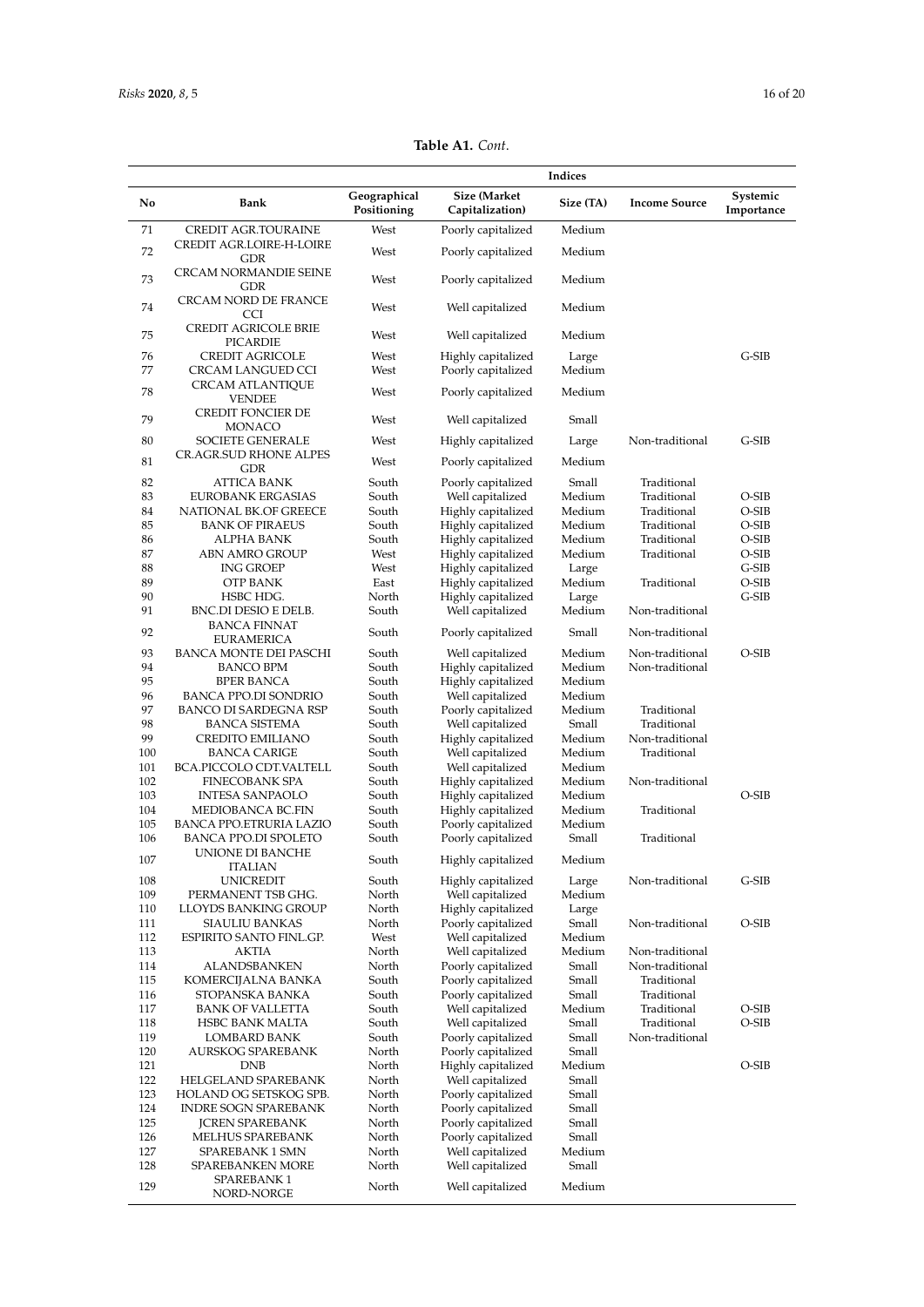| <b>Table A1.</b> Cont. |  |
|------------------------|--|
|------------------------|--|

|            |                                                |                             |                                          | Indices          |                            |                        |
|------------|------------------------------------------------|-----------------------------|------------------------------------------|------------------|----------------------------|------------------------|
| No         | Bank                                           | Geographical<br>Positioning | Size (Market<br>Capitalization)          | Size (TA)        | <b>Income Source</b>       | Systemic<br>Importance |
| 130        | <b>SPAREBANKEN</b>                             | North                       | Poorly capitalized                       | Medium           |                            |                        |
| 131        | <b>SPB.1 RINGERIKE</b><br>HADELAND             | North                       | Well capitalized                         | Small            |                            |                        |
| 132        | <b>SANDNES SPAREBANK</b>                       | North                       | Poorly capitalized                       | Small            |                            |                        |
| 133        | <b>SPAREBANK 1 BV</b>                          | North                       | Poorly capitalized                       | Small            |                            |                        |
| 134        | <b>SKUE SPAREBANK</b>                          | North                       | Poorly capitalized                       | Small            |                            |                        |
| 135        | SPB.1 OSTFOLD AKRS.                            | North                       | Well capitalized                         | Small<br>Small   |                            |                        |
| 136<br>137 | SPAREBANKEN OST<br>SPAREBANK 1 SR BANK         | North<br>North              | Poorly capitalized<br>Well capitalized   | Medium           |                            |                        |
| 138        | SPAREBANKEN VEST                               | North                       | Well capitalized                         | Medium           |                            |                        |
| 139        | TOTENS SPAREBANK                               | North                       | Poorly capitalized                       | Small            |                            |                        |
| 140        | VOSS VEKSEL-OG LMDBK.                          | North                       | Poorly capitalized                       | Small            |                            |                        |
| 141        | <b>ERSTE GROUP BANK</b>                        | West                        | Highly capitalized                       | Medium           |                            | $O-SIB$                |
| 142        | <b>BKS BANK</b>                                | West                        | Well capitalized                         | Small            | Traditional                |                        |
| 143<br>144 | RAIFFEISEN BANK INTL.<br>BK.FUR TIROL UND VBG. | West<br>West                | Highly capitalized<br>Well capitalized   | Medium<br>Small  | Traditional<br>Traditional | O-SIB                  |
| 145        | <b>BANCO COMR.PORTUGUES</b>                    | South                       | Well capitalized                         | Medium           | Traditional                |                        |
| 146        | <b>BANCO BPI</b>                               | South                       | Well capitalized                         | Medium           |                            | O-SIB                  |
| 147        | <b>ALIOR BANK</b>                              | East                        | Well capitalized                         | Medium           | Traditional                |                        |
| 148        | <b>BANK BGZ BNP PARIBAS</b>                    | East                        | Well capitalized                         | Medium           |                            |                        |
| 149        | <b>BOS</b>                                     | East                        | Poorly capitalized                       | Small            | Traditional                |                        |
| 150        | <b>BANK ZACHODNI WBK</b>                       | East                        | Highly capitalized                       | Medium           | Non-traditional            |                        |
| 151<br>152 | GETIN NOBLE BANK<br><b>GETIN HOLDING</b>       | East<br>East                | Well capitalized<br>Poorly capitalized   | Medium<br>Medium | Traditional                |                        |
| 153        | <b>IDEABANK</b>                                | East                        | Well capitalized                         |                  | Non-traditional            |                        |
| 154        | <b>ING BANK SLASKI</b>                         | East                        | Highly capitalized                       | Medium           | Traditional                |                        |
| 155        | <b>MBANK</b>                                   | East                        | Highly capitalized                       | Medium           | Traditional                |                        |
| 156        | <b>BANK MILLENNIUM</b>                         | East                        | Well capitalized                         | Medium           | Traditional                |                        |
| 157        | <b>HANDLOWY</b>                                | East                        | Highly capitalized                       | Medium           | Non-traditional            |                        |
| 158<br>159 | BANK POLSKA KASA OPIEKI<br>PKO BANK            | East<br>East                | Highly capitalized<br>Highly capitalized | Medium<br>Medium | Traditional                |                        |
| 160        | ROYAL BANK OF SCTL.GP.                         | North                       | Highly capitalized                       | Large            |                            | $G-SIB$                |
| 161        | <b>BANCA COMERCIALA</b><br>CARPATICA           | East                        | Poorly capitalized                       | Small            | Non-traditional            |                        |
| 162        | BRD GROUPE SOCIETE GL.                         | East                        | Highly capitalized                       | Medium           | Traditional                | $O-SIB$                |
| 163        | BANCA TRANSILVANIA<br>CLUJ                     | East                        | Highly capitalized                       | Medium           | Traditional                | O-SIB                  |
| 164        | ALOR BANK                                      | East                        | Poorly capitalized                       | Small            |                            |                        |
| 165        | <b>AVANGARD BANK</b>                           | East                        | Well capitalized                         | Small            |                            |                        |
| 166<br>167 | URAL-SIBERIAN BANK<br><b>BNK VVB</b>           | East                        | Well capitalized                         | Medium<br>Small  | Traditional                |                        |
| 168        | <b>BANK ZENIT</b>                              | East<br>East                | Poorly capitalized<br>Poorly capitalized | Small            |                            |                        |
| 169        | MOS CREDIT BANK                                | East                        | Highly capitalized                       | Medium           |                            |                        |
| 170        | <b>CHELINDBANK</b>                             | East                        | Poorly capitalized                       | Small            | Traditional                |                        |
| 171        | <b>MOSCOW</b>                                  | East                        | Highly capitalized                       | Medium           |                            |                        |
| 172        | MUN.BK.MOSCOW<br>MOSOBL BANK                   | East                        | Well capitalized                         | Small            |                            |                        |
| 173        | BK OTKRITIE                                    | East                        | Highly capitalized                       | Medium           |                            |                        |
| 174        | <b>BANK PETROCOMMERCE</b>                      | East                        | Poorly capitalized                       | Small            |                            |                        |
| 175        | RUSSIAN COMMERCIAL<br>ROADS BANK               | East                        | Poorly capitalized                       | Small            |                            |                        |
| 176        | <b>ROSBANK</b>                                 | East                        | Well capitalized                         | Medium           | Traditional                |                        |
| 177        | SBERBANK OF RUSSIA                             | East                        | Highly capitalized                       | Medium           |                            |                        |
| 178        | <b>BANK SAINT PETERSBURG</b>                   | East                        | Well capitalized                         | Medium           | Traditional                |                        |
| 179        | <b>OBYEDINENNIE KS</b>                         | East                        | Well capitalized                         | Small<br>Medium  |                            |                        |
| 180<br>181 | <b>VTB BANK</b><br>BANK VOZROZHDENIE           | East<br>East                | Highly capitalized<br>Well capitalized   | Small            | Traditional                |                        |
| 182        | <b>JULIUS BAR GRUPPE</b>                       | West                        | Highly capitalized                       | Medium           |                            |                        |
| 183        | <b>BANQUE CANTON.DE</b><br><b>GENEVE</b>       | West                        | Well capitalized                         | Medium           |                            |                        |
| 184        | <b>BANQUE CANTONALE DU</b><br>JURA             | West                        | Poorly capitalized                       | Small            |                            |                        |
| 185        | BANQUE CANTON.VE.                              | West                        | Highly capitalized                       | Medium           |                            |                        |
| 186        | BERNER KANTONALBANK                            | West                        | Well capitalized                         | Medium           |                            |                        |
| 187        | BASELLANDSCHAFTLICHE<br>KB.                    | West                        | Well capitalized                         | Medium           |                            |                        |
| 188        | <b>BASLER KB</b>                               | West                        | Well capitalized                         | Medium           |                            |                        |
| 189        | <b>BANK COOP</b>                               | West                        | Well capitalized                         | Medium           | Traditional                |                        |
| 190        | CREDIT SUISSE GROUP                            | West                        | Highly capitalized                       | Medium           |                            |                        |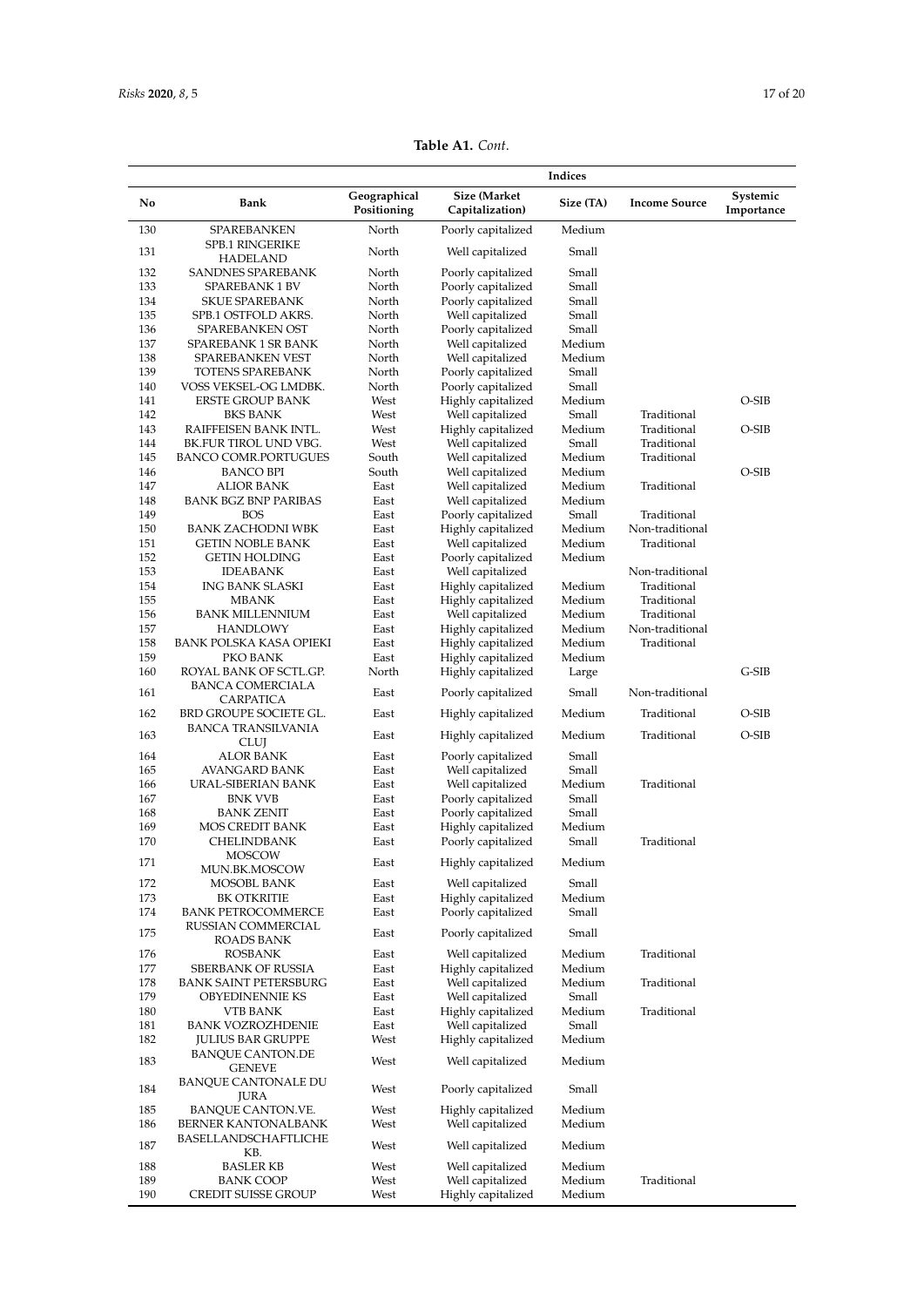|     |                                    | Indices                     |                                        |           |                      |                        |
|-----|------------------------------------|-----------------------------|----------------------------------------|-----------|----------------------|------------------------|
| No  | Bank                               | Geographical<br>Positioning | <b>Size (Market</b><br>Capitalization) | Size (TA) | <b>Income Source</b> | Systemic<br>Importance |
| 191 | <b>EFG INTERNATIONAL</b>           | West                        | Well capitalized                       | Medium    | Non-traditional      |                        |
| 192 | <b>GLARNER KB</b>                  | West                        | Well capitalized                       | Small     |                      |                        |
| 193 | <b>GRAUB KB</b>                    | West                        | Well capitalized                       | Medium    |                      |                        |
| 194 | <b>HYPOTHEKARBANK</b><br>LENZBURG  | West                        | Well capitalized                       | Small     |                      |                        |
| 195 | <b>BANK LINTH</b>                  | West                        | Well capitalized                       | Small     | Traditional          |                        |
| 196 | <b>LLB</b>                         | West                        | Well capitalized                       | Medium    |                      |                        |
| 197 | LUZERNER<br><b>KANTONALBANK</b>    | West                        | Highly capitalized                     | Medium    |                      |                        |
| 198 | <b>ST GALLER</b><br>KANTONALBANK   | West                        | Highly capitalized                     | Medium    |                      |                        |
| 199 | SCHWEIZERISCHE NAT.BK.             | West                        | Poorly capitalized                     | Medium    |                      |                        |
| 200 | THURGAUER<br>KANTONALBANK          | West                        | Well capitalized                       | Medium    |                      |                        |
| 201 | VALIANT                            | West                        | Well capitalized                       | Medium    |                      |                        |
| 202 | VPB VADUZ N                        | West                        | Well capitalized                       | Medium    |                      |                        |
| 203 | <b>WALLISER KB</b>                 | West                        | Well capitalized                       | Medium    |                      |                        |
| 204 | ZUGER KANTONALBANK                 | West                        | Well capitalized                       | Medium    |                      |                        |
| 205 | AIK BANKA                          | South                       | Poorly capitalized                     | Small     | Traditional          |                        |
| 206 | CACANSKA BANKA CACAK               | South                       | Poorly capitalized                     | Small     |                      |                        |
| 207 | <b>JUBMES BANKA BEOGRAD</b>        | South                       | Poorly capitalized                     | Small     | Non-traditional      |                        |
| 208 | KOMERCIJALNA BANK<br><b>BEOGRA</b> | South                       | Well capitalized                       | Small     | Traditional          |                        |
| 209 | <b>DEVIN BANKA</b>                 | East                        | Poorly capitalized                     |           |                      |                        |
| 210 | OTP BANKA SLOVENSKO                | East                        | Poorly capitalized                     | Small     | Traditional          |                        |
| 211 | PRIMA BANKA SLOVENSKO<br>2         | East                        | Poorly capitalized                     | Small     | Traditional          |                        |
| 212 | <b>TATRA BANKA</b>                 | East                        | Well capitalized                       | Medium    | Non-traditional      | $O-SIB$                |
| 213 | <b>VSEOBECNA UVEROVA</b><br>BANKA  | East                        | Well capitalized                       | Medium    | Traditional          |                        |
| 214 | STANDARD CHARTERED                 | North                       | Highly capitalized                     | Medium    |                      | G-SIB                  |
| 215 | <b>SECURE TRUST BANK</b>           | North                       | Well capitalized                       | Small     | Traditional          |                        |
| 216 | TCS GROUP HOLDING GDR<br>(REGS)    | North                       | Well capitalized                       | Small     |                      |                        |
| 217 | <b>VTB BANK</b>                    | East                        | Well capitalized                       | Small     | Traditional          |                        |
| 218 | RAIFFEISEN BANK AVAL               | East                        | Well capitalized                       | Small     | Traditional          |                        |
| 219 | MEGABANK                           | East                        | Poorly capitalized                     | Small     | Traditional          |                        |
| 220 | RODOVID BANK                       | East                        | Well capitalized                       | Small     |                      |                        |
| 221 | <b>UKRGAZBANK</b>                  | East                        | Well capitalized                       | Small     | Traditional          |                        |
| 222 | <b>ISCB UKRSOTS BANK</b>           | East                        | Well capitalized                       | Small     | Traditional          |                        |
| 223 | <b>COLLECTOR</b>                   | North                       | Well capitalized                       | Small     |                      |                        |
| 224 | NORDEA BANK                        | North                       | Highly capitalized                     | Medium    |                      | $G-SIB$                |
| 225 | SEB                                | North                       | Highly capitalized                     | Medium    |                      |                        |
| 226 | SVENSKA HANDBKN                    | North                       | Highly capitalized                     | Medium    | Traditional          | O-SIB                  |
| 227 | <b>SWEDBANK</b>                    | North                       | Highly capitalized                     | Medium    |                      | O-SIB                  |
| 228 | TTK BANKA                          | South                       | Poorly capitalized                     |           | Traditional          |                        |

**Table A1.** *Cont*.

## **References**

- <span id="page-17-0"></span>Acharya, Viral V. 2009. A Theory of Systemic Risk and Design of Prudential Bank Regulation. *Journal of Financial Stability* 5: 224–55. [\[CrossRef\]](http://dx.doi.org/10.1016/j.jfs.2009.02.001)
- <span id="page-17-2"></span>Adams, Zeno, Roland Fuss, and Reint Gropp. 2014. Spillover Effects among Financial Institutions: A StateDependent Sensitivity Value-at-Risk Approach. *Journal of Financial and Quantitative Analysis* 49: 575–98. [\[CrossRef\]](http://dx.doi.org/10.1017/S0022109014000325)

<span id="page-17-1"></span>Allen, Franklin, and Douglas Gale. 2000. Financial contagion. *Journal of Political Economy* 108: 1–33. [\[CrossRef\]](http://dx.doi.org/10.1086/262109)

- <span id="page-17-4"></span>Allen, Franklin, Elena Carletti, and Douglas Gale. 2009. Interbank market liquidity and central bank intervention. *Journal of Monetary Economics* 56: 639–52. [\[CrossRef\]](http://dx.doi.org/10.1016/j.jmoneco.2009.04.003)
- <span id="page-17-5"></span>Ballester, Laura, Barbara Casu, and Ana González-Urteaga. 2016. Bank fragility and contagion: Evidence from the bank CDS market. *Journal of Empirical Finance* 38: 394–416. [\[CrossRef\]](http://dx.doi.org/10.1016/j.jempfin.2016.01.011)
- <span id="page-17-3"></span>Bekaert, Geert, Campbell R. Harvey, and Christian Lundblad. 2005. Does financial liberalization spur growth? *Journal of Financial Economics* 77: 3–55. [\[CrossRef\]](http://dx.doi.org/10.1016/j.jfineco.2004.05.007)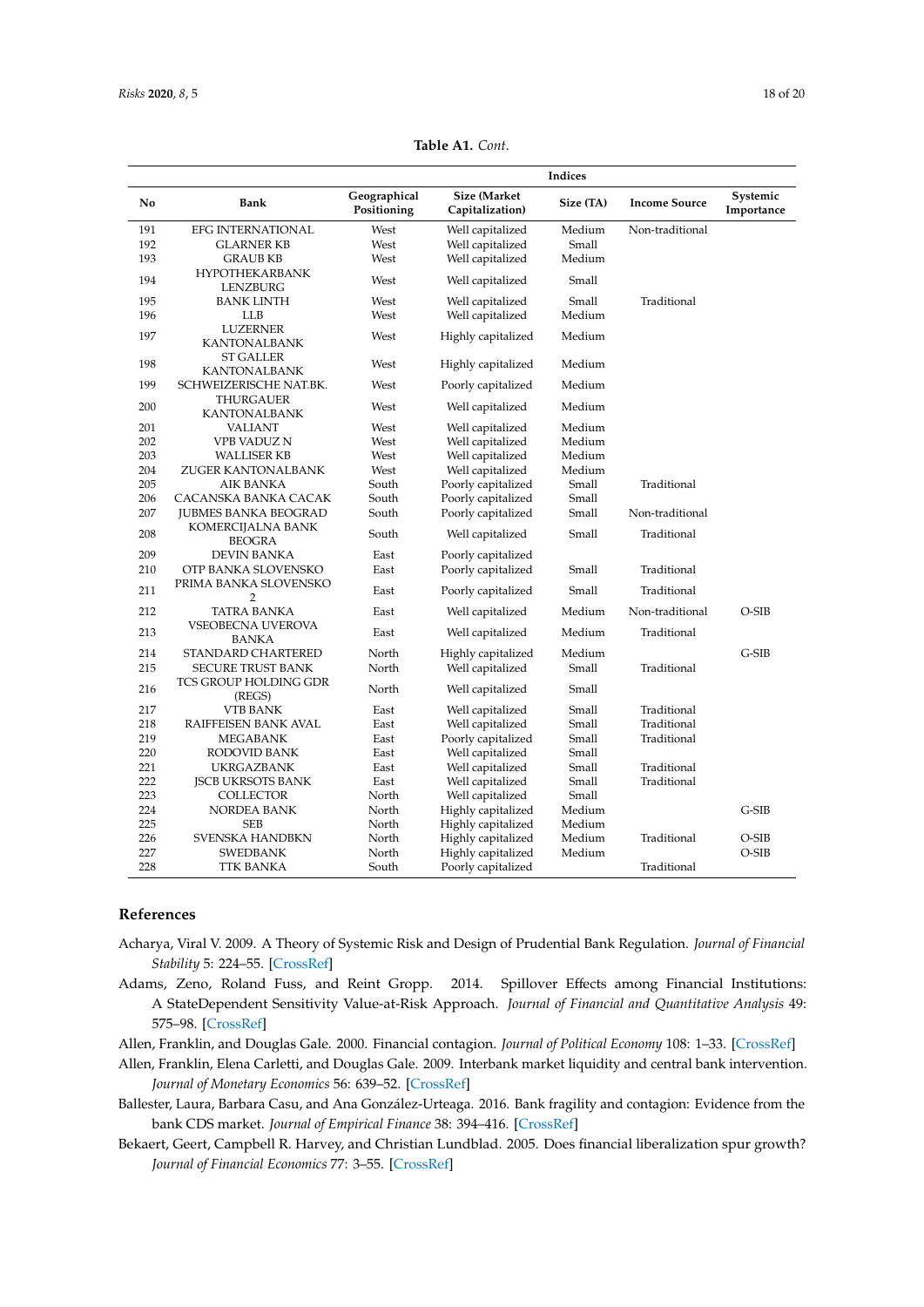- <span id="page-18-1"></span>Billio, Monica, Mila Getmansky, Andrew W. Lo, and Loriana Pelizzon. 2012. Econometric measures of connectedness and systemic risk in the finance and insurance sectors. *Journal of Financial Economics* 104: 535–59. [\[CrossRef\]](http://dx.doi.org/10.1016/j.jfineco.2011.12.010)
- <span id="page-18-9"></span>Bird, Graham, and Ramkishen S. Rajan. 2001. Banks, financial liberalization and financial crises in emerging markets. *The World Economy* 24: 889–910. [\[CrossRef\]](http://dx.doi.org/10.1111/1467-9701.00388)
- <span id="page-18-8"></span>Boyd, John H., and David E. Runkle. 1993. Size and performance of banking firms: testing the predictions of theory. *Journal of Monetary Economics* 31: 47–67. [\[CrossRef\]](http://dx.doi.org/10.1016/0304-3932(93)90016-9)
- <span id="page-18-22"></span>Brunnermeier, Markus K., G. Nathan Dong, and Darius Palia. 2019. Banks' Non-Interest Income and Systemic Risk. Available online: https://scholar.princeton.edu/markus/publications/[banks-non-interest-income-and](https://scholar.princeton.edu/markus/publications/banks-non-interest-income-and-systemic-risk)[systemic-risk](https://scholar.princeton.edu/markus/publications/banks-non-interest-income-and-systemic-risk) (accessed on 5 January 2020).
- <span id="page-18-18"></span>Caballero, Ricardo J., and Alp Simsek. 2013. Fire Sales in a model of complexity. *The Journal of Finance* 68: 2549–87. [\[CrossRef\]](http://dx.doi.org/10.1111/jofi.12087)
- <span id="page-18-20"></span>Cocozza, Emidio, and Paolo Piselli. 2011. *Testing for East-West Contagion in the European Banking Sector during the Financial Crisis*. Economic Working Papers 790. Rome: Bank of Italy.
- <span id="page-18-12"></span>De Bruyckere, Valerie, Maria Gerhardt, Glenn Schepens, and Rudi Vander Vennet. 2013. Bank/sovereign risk spillovers in the European debt crisis. *Journal of Banking & Finance* 37: 4793–809.
- <span id="page-18-7"></span>Demsetz, Rebecca S., Marc R. Saidenberg, and Philip E. Strahan. 1997. *Agency Problems and Risk Taking at Banks*. Staff Report No. 29. New York: FRB of New York.
- <span id="page-18-10"></span>Diebold, Francis X., and Kamil Yilmaz. 2009. Measuring Financial Asset Return and Volatility Spillovers, with Application to Global Equity Markets. *The Economic Journal* 119: 158–71. [\[CrossRef\]](http://dx.doi.org/10.1111/j.1468-0297.2008.02208.x)
- <span id="page-18-11"></span>Diebold, Francis X., and Kamil Yilmaz. 2012. Better to give than to receive: Predictive directional measurement of volatility spillovers. *International Journal of Forecasting* 28: 57–66. [\[CrossRef\]](http://dx.doi.org/10.1016/j.ijforecast.2011.02.006)
- <span id="page-18-14"></span>Diebold, Francis X., and Kamil Yilmaz. 2014. On the network topology of variance decompositions: Measuring the connectedness of financial firms. *Journal of Econometrics* 182: 119–34. [\[CrossRef\]](http://dx.doi.org/10.1016/j.jeconom.2014.04.012)
- <span id="page-18-3"></span>Dornbusch, Rudiger, Yung Chul Park, and Stijn Claessens. 2000. Contagion: understanding how it spreads. *The World Bank Research Observer* 15: 177–97. [\[CrossRef\]](http://dx.doi.org/10.1093/wbro/15.2.177)
- <span id="page-18-23"></span>Financial Stability Board. 2011. Policy measures to address systemically important financial institutions. Available online: http://www.fsb.org/wp-content/uploads/[Policy-Measures-to-Address-Systemically-Important-](http://www.fsb.org/wp-content/uploads/Policy-Measures-to-Address-Systemically-Important-Financial-Institutions.pdf)[Financial-Institutions.pdf](http://www.fsb.org/wp-content/uploads/Policy-Measures-to-Address-Systemically-Important-Financial-Institutions.pdf) (accessed on 5 January 2020).
- <span id="page-18-5"></span>Forbes, Kristin, and Roberto Rigobon. 2001. Measuring contagion: Conceptual and empirical issues. In *International Financial Contagion*. Edited by Stijn Claessens and Kirsten Forbes. Boston: Springer, pp. 43–66.
- <span id="page-18-15"></span>Giudici, Paolo, and Iman Abu-Hashish. 2019. What determines bitcoin exchange prices? A network VAR approach. *Finance Research Letters* 28: 309–18. [\[CrossRef\]](http://dx.doi.org/10.1016/j.frl.2018.05.013)
- <span id="page-18-13"></span>Giudici, Paolo, and Laura Parisi. 2018. CoRisk: Credit Risk Contagion with Correlation Network Models. *Risks* 6: 95. [\[CrossRef\]](http://dx.doi.org/10.3390/risks6030095)
- <span id="page-18-17"></span>Gorton, Gary, and Andrew Metrick. 2012. Securitized banking and the run on repo. *Journal of Financial Economies* 104: 425–51. [\[CrossRef\]](http://dx.doi.org/10.1016/j.jfineco.2011.03.016)
- <span id="page-18-19"></span>Gropp, Reint, and Arjan Kadareja. 2012. Stale Information, Shocks, and Volatility. *Journal of Money, Credit and Banking* 44: 1117–49. [\[CrossRef\]](http://dx.doi.org/10.1111/j.1538-4616.2012.00525.x)
- <span id="page-18-0"></span>Gropp, Reint, and Gerard Moerman. 2004. Measurement of Contagion in Banks' Equity Prices. *Journal of International Money and Finance* 23: 405–59. [\[CrossRef\]](http://dx.doi.org/10.1016/j.jimonfin.2004.01.005)
- <span id="page-18-6"></span>Kirkpatrick, Grant. 2009. The corporate governance lessons from the financial crisis. *OECD Journal: Financial Market Trends* 2009: 61–87. [\[CrossRef\]](http://dx.doi.org/10.1787/fmt-v2009-art3-en)
- <span id="page-18-21"></span>Laeven, Luc, Ratnovski Lev, and Hui Tong. 2016. Bank size, capital, and systemic risk: Some international evidence. *Journal of Banking & Finance* 69: S25–S34.
- <span id="page-18-4"></span>Masson, Paul R. 1998. *Contagion, Monsoonal E*ff*ects, Spillovers, and Jumps between Multiple Equilibria*. IMF Working Paper No. 98/142. Washington, DC: International Monetary Fund.
- <span id="page-18-24"></span>Mink, Mark, and Jakob de Haan. 2014. *Spillovers from Systemic Bank Defaults*. CESifo Working Paper Series 4792. Munich: CESifo Group Munich.
- <span id="page-18-16"></span>Peltonen, Tuomas Antero, Michela Rancan, and Peter Sarlin. 2019. Interconnectedness of the banking sector as a vulnerability to crises. *International Journal of Finance & Economics* 24: 963–90.
- <span id="page-18-2"></span>Pritsker, Matt. 2000. The channels for financial contagion. In *International Financial Contagion*. Edited by Stijn Claessens and Kirsten J. Forbes. Boston: Springer, pp. 67–95.